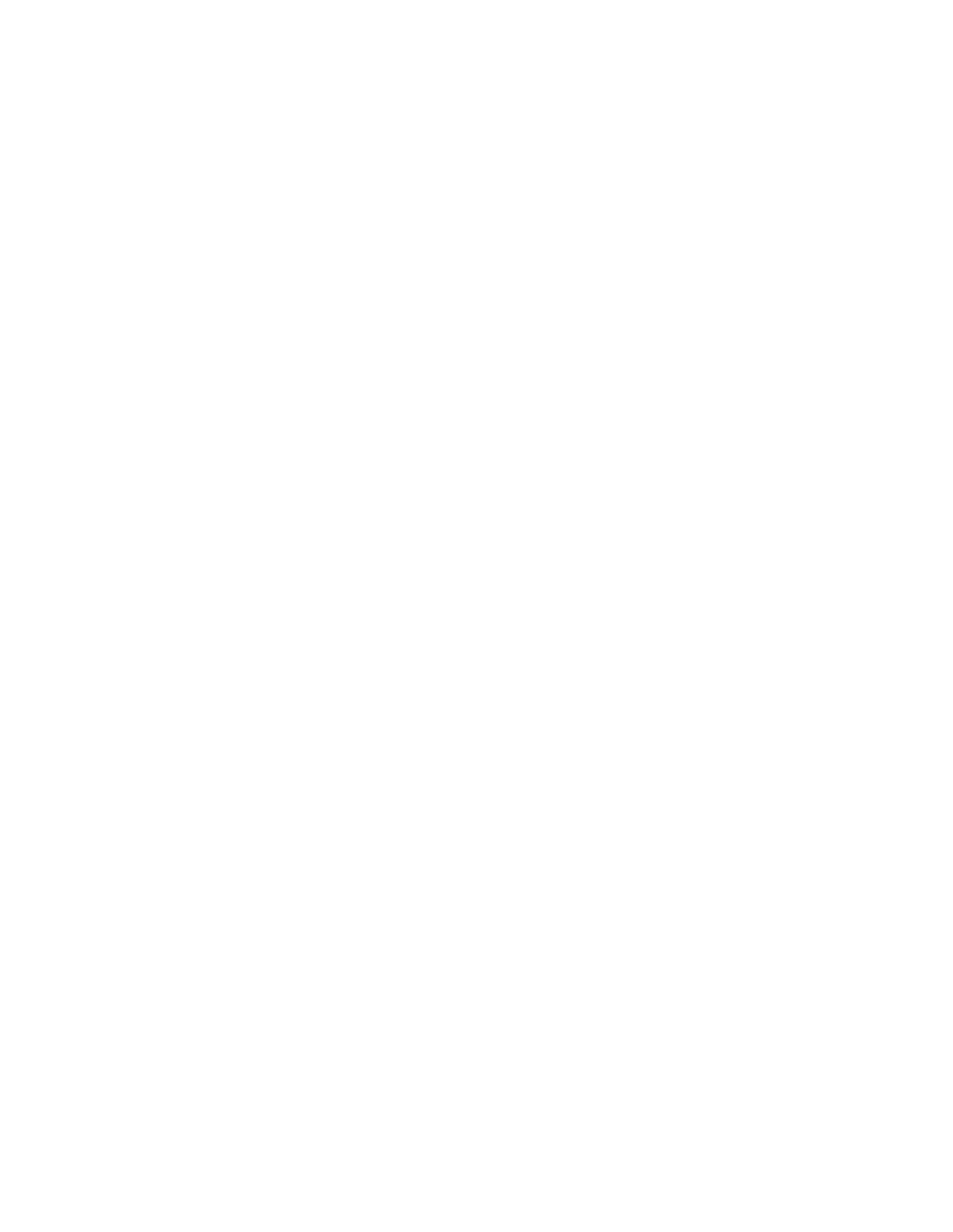# NARFE Public Relations Handbook

# **Contents**

. . . . . . . . . . . . . . . .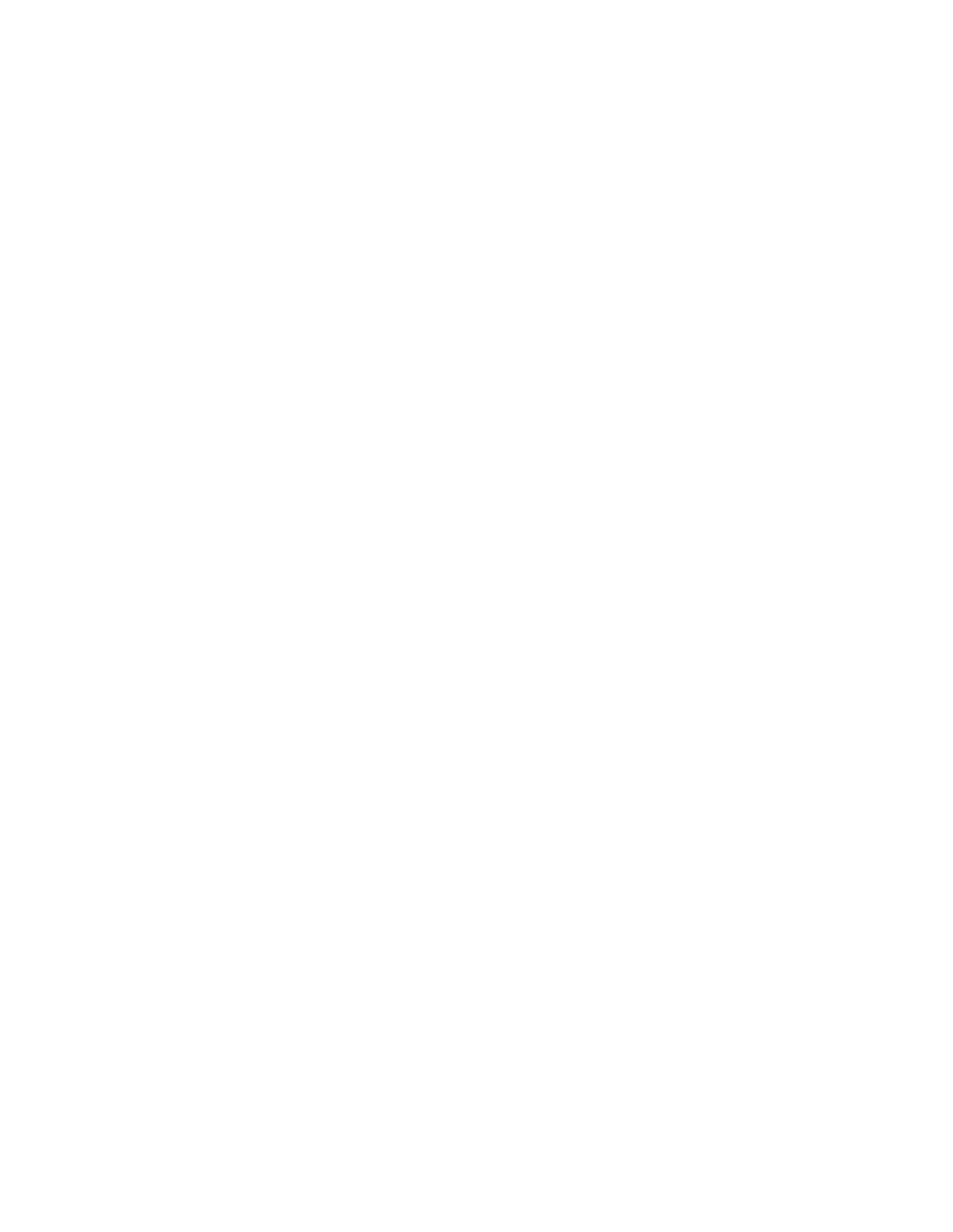# *Chapter 1* Public Relations

## *INTRODUCTION*

**COLEART CONFIDENTIFY** to tell someone about NARFE's mission and benefits of membership face to face gives you a chance to personalize the message and, moreover, take an opportunity to gauge reaction. The message about NAR to tell someone about NARFE's mission and benefits of membership face to face gives you a chance to personalize the message and, moreover, take an opportunity to gauge reaction. The message about NARFE can be adjusted to accommodate the interests and even objections of the listener.

For instance, a prospective member's voiced concern about annual membership dues can be addressed by a careful explanation of the affordability of NARFE membership and its many benefits, including *narfe* magazine and NARFE Perks. The prospect who is interested in legislative issues can be told in great detail about NARFE's lobbying efforts on Capitol Hill and in statehouses across the nation.

This personal contact can be extended and expanded. NARFE Service Centers and service officers provide an important public service and, in turn, provide an excellent opportunity to reach potential NARFE members. The public service activities of NARFE chapters, such as the impor-

tant contributions being made in the area of funding Alzheimer's disease research, help to increase public awareness of NARFE, its involvement and its message.

As the person responsible for your chapter or federation public relations program, you have the opportunity to further extend and expand the reach of NARFE, to strengthen communications among its members and, most importantly, you have the opportunity to promote NARFE's goals and objectives.

Welcome to the field of public relations. The philosophical hows and whys, along with the multitude of academic definitions, views and theories, are beyond the scope of this handbook. This resource is more concerned with the rewards of persistence,

# SUGGESTED PR 0BJECTIVES

- $\star$  Protect the interests and advance the causes of federal employees, retirees and their survivors in Congress
- $\star$  Increase NARFE membership and revenue
- $\star$  Build public appreciation for active and retired federal employees and their families
- \* Increase public stature for your NARFE chapter/federation as a community and issues leader. Inform the community about members' civic contributions.
- $\star$  Inform local and state officials of NARFE's interest in and positions on issues affecting your members
- $\star$  See that newspaper, radio and television editors understand the NARFE position on controversial issues
- $\star$  Work with NARFE officers to make legislators and the public aware that the well-being of public employees has a direct effect on the quality of government

**1**

identifying and using existing technologies effectively, and working a few public relations miracles here and there.

The purpose of a public relations program is to achieve defined goals and objectives using effective communications tools and techniques. The goals and objectives may include earning favor-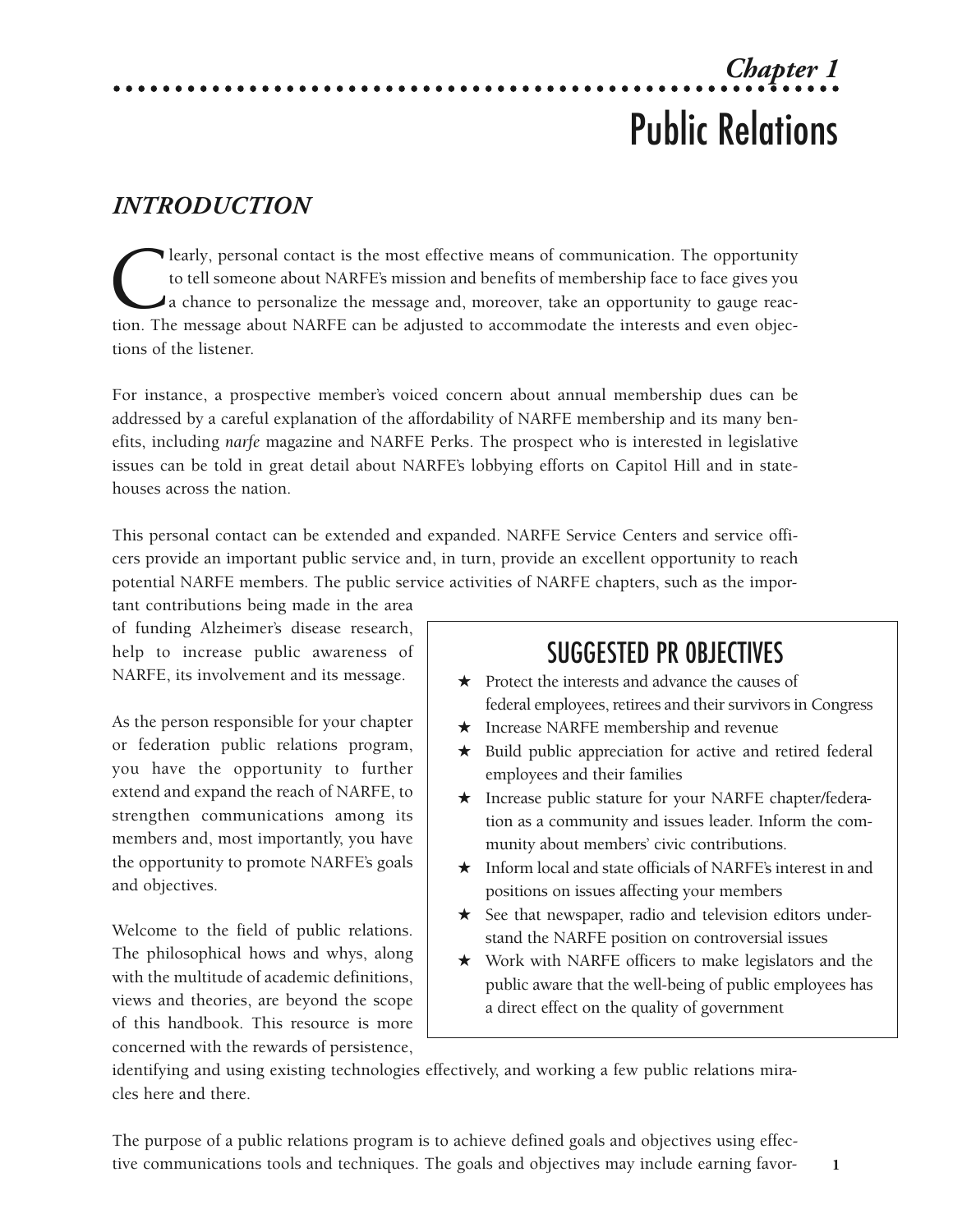## *Public Relations*

able public recognition, promoting understanding or encouraging action.

For NARFE, public relations is important for gaining and maintaining public understanding and support. It is essential for informing elected officials and for influencing legislation and policies that affect federal retirees. Public relations helps highlight the public service contributions being made

#### *NARFE'S MISSION STATEMENT*

*To support legislation beneficial to current and potential federal annuitants and to oppose legislation contrary to their interests.*

*To promote the general welfare of current and potential federal annuitants by advising them with respect to their rights under retirement laws and regulations.*

*To cooperate with other organizations and associations in furtherance of these general objectives.*

by NARFE chapters and federations. Public relations helps to attract new members. Most importantly, public relations can help achieve the goals outlined in NARFE's mission statement.

## *THE 'PUBLIC' IN PUBLIC RELATIONS*

With the goals and objectives of a public relations program established, we must then consider where our message, information and efforts will be directed. The "public" in public relations includes internal and external au then consider where our message, information and efforts will be directed. The "public" in public relations includes internal and external audiences.

#### Internal Public Relations

Internal public relations is targeted toward NARFE members. Public relations helps promote communications among the membership, chapters, federations and within NARFE Headquarters. It provides important information on legislative positions, developments and initiatives. It serves to promote public service activities and fellowship. In short, the internal public relations program encourages individual NARFE members to work together to achieve the Association's goals and objectives.

One of the best means of communicating with our members is a chapter newsletter. The public relations officer may serve as the newsletter editor, or a separate member may serve in that capacity. In either event, public relations and newsletter publishing are related activities and should complement each other in communicating NARFE messages. Email is a growing internal communications tool for NARFE at all levels, and chapter and federation websites also reach an internal, as well as external, audience.

#### External Public Relations

External public relations is meant for the general public, with special consideration given to targeted audiences, i.e., potential members. NARFE's external public relations program seeks to generate favorable public recognition for federal workers and federal retirees. Beyond the general public, our external public relations efforts should also include: elected officials, groups and organizations with shared concerns and interests, and the media.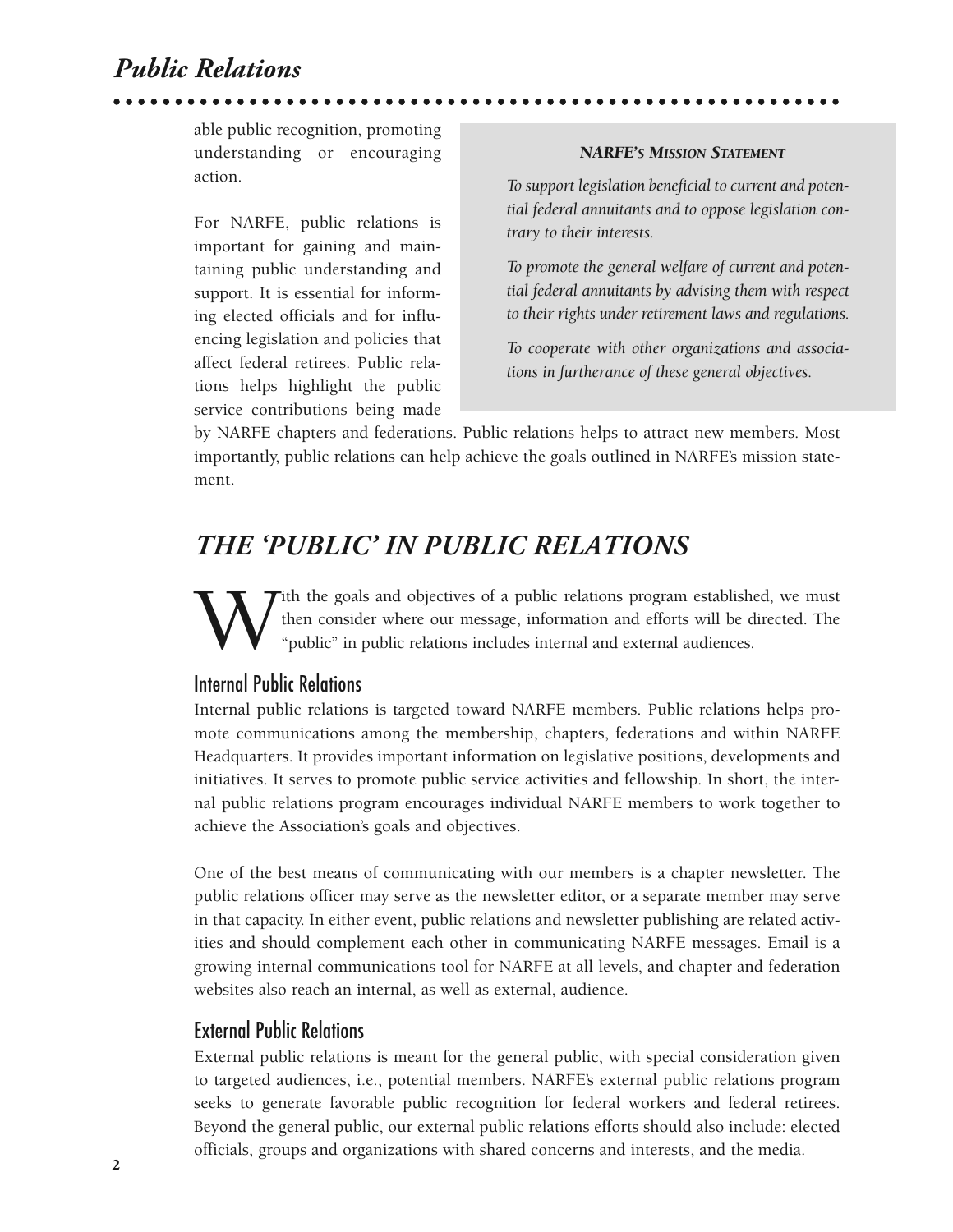### **POSSIBLE GOALS FOR NARFE CHAPTER/FEDERATION PR PROGRAMS**

The following objectives and goals are simply to illustrate the kinds of activities you might consider appropriate for your public relations plan. In each chapter and federation there are unique circumstances and individuals that might help advance the overall goals of the organization. Use the resources and talents that are available to you in your chapter or federation.

- Make a concerted effort to get favorable news items published periodically.
- Learn the needs, deadlines and structure of your local newsrooms.
- Develop working relationships with news directors, editors, producers, and reporters of print and electronic media.
- Develop story ideas around NARFE's views on events and legislation affecting individual local members.
- Create opportunities for chapter and federation officers to address civic, business, religious and community organizations in your town. Urge chapter/federation members to wear NARFE badges and pins. Use every opportunity to identify yourselves with NARFE.
- Invite your elected officials (local, state and national) and candidates for elected office to speak at your chapter/federation meetings. Send out releases and media alerts announcing the visits; in general, seek out press attendance.
- Study and use position papers, fact sheets, articles and other materials generated by NARFE Headquarters, such as *NARFE Insider*, Legislative Hotline, *narfe* magazine and GEMS email messages.
- Set up a NARFE display at fairs, community meetings and in conjunction with special events, such as during Public Service Recognition Week.

#### The Multiplier Effect

NARFE's PR procedure calls for our members and officers throughout America to do as much public and media relations as possible in their own communities. Our members are best equipped to identify and respond to media challenges in their own communities, since they live there, know many local personalities and newsmakers, and are familiar with local issues. Furthermore, newspapers and radio/television stations usually show a preference for featuring the views of community residents rather than those of professional spokespeople.

National Headquarters provides guidance and information to federations and chapters, who then spread the word in their communities, allowing more people to hear NARFE's message. Thus, the multiplier effect is an excellent use of NARFE's most important resources – our vigilant and energetic members. Of course, National Headquarters stands ready to handle challenging cases upon request from the field as well as deal with the Washington media and national publications.

In the following chapters, you will find information designed to assist you in developing a public relations program. Keep in mind that your audiences, internal and external, are equally important for achieving NARFE's goals and objectives. Finally, know that, as a public relations officer, you are providing an essential service for your chapter, federation and our Association.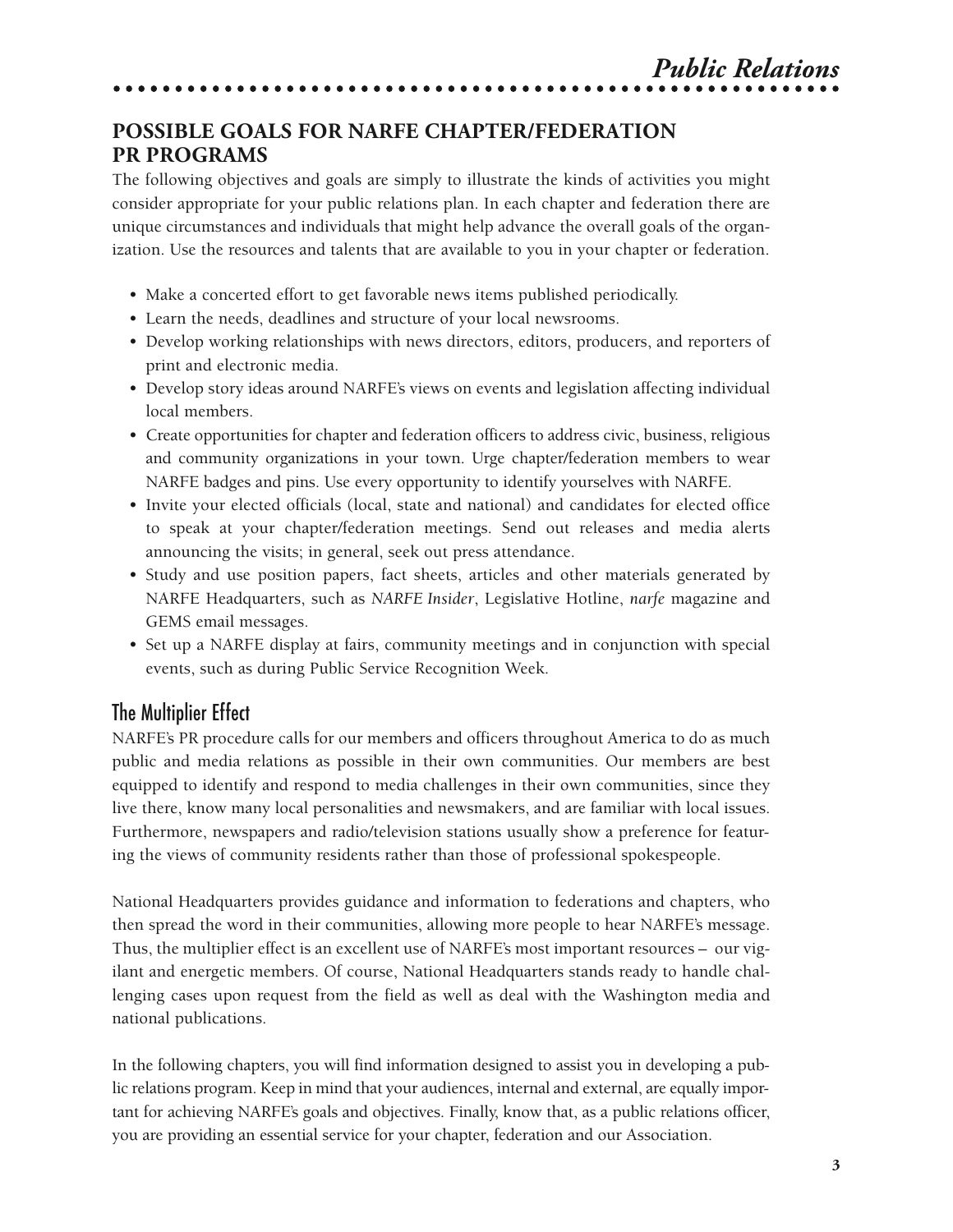# *Chapter 2* The Media

## *AN OVERVIEW*

I<br>and n our information-driven society, there is an abundance of messages competing for our attention. Nowhere is this more evident than in the media and related areas. Newsletters and direct mail, signs and billboards, newspapers and magazines, radio and television, and the Internet are all vying to inform us, entertain us or motivate us to buy, sell, borrow or get involved. A quick scan across our radio dial or through our television channels provides a sampling of the many different ways information is delivered. As the person responsible for public relations, you will want to become familiar with the media. This knowledge will enhance your understanding of how the media works and, in turn, prepare you to make full use of available media to promote the NARFE message and membership in your chapter/federation.

The media is usually divided into two descriptive categories – print media and electronic media. Print media includes newspapers, magazines, newsletters and other publications. Electronic media – also referred to as broadcast media – includes radio and television, but can also include technologies such as video infomercials, satellite transmissions, computer-generated telephone calls, and online news services and social media.

#### **PRINT MEDIA**

#### **Newspapers**

Local daily and weekly newspapers remain a vital source of news and information in our communities. Local newspapers play an important role in the development of a successful public relations program.

#### Regional and Specialty Newspapers

In many areas, there are newspapers devoted to regional coverage. These papers cover a larger area than your local newspapers but will usually have a page or section dedicated to information and news from your community. There may be a special page or section geared toward a specific audience, such as senior citizens or federal workers. Specialty newspapers include those that target a specific group or community, such as the growing number of newspapers solely designed for retirees or the newspaper published for the local federal installation. Another useful publication is the local Buyer's Guide or Shopper's Guide. These specialty publications have a sizable readership, and while they may not accept news items like those sent to regular newspapers, they usually will have a "Community Bulletin Board" for meeting announcements and may provide Public Service Announcement (PSA) space for such things as NARFE Service Centers and NARFE chapter or federation-sponsored public service activities.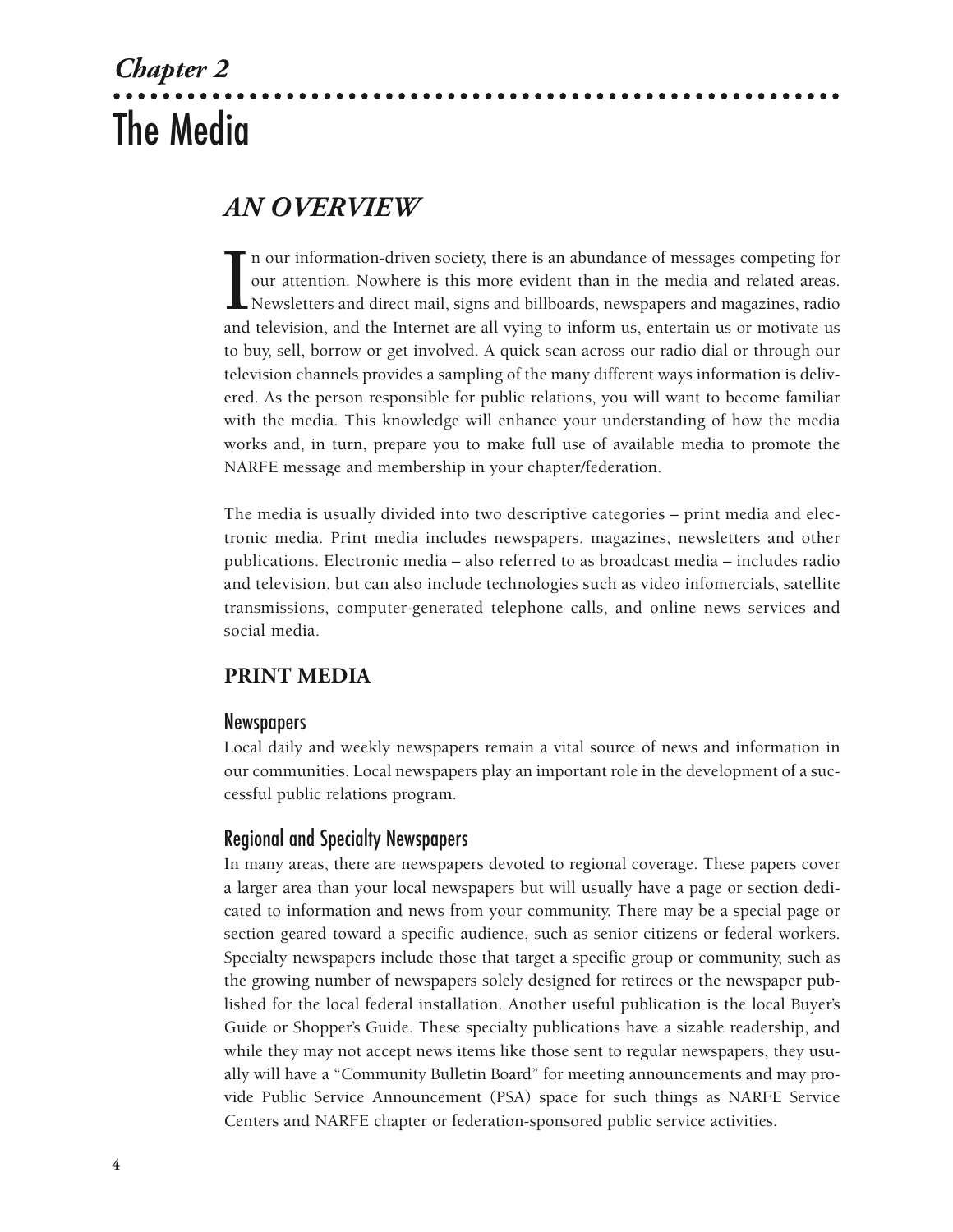### Newsletters & Direct Mail

In addition to your chapter or federation newsletter (which is covered thoroughly in a later chapter of this handbook), there may be newsletters published in your area that could be included in your public relations program. Newsletters published for communities, subdivisions, churches, government installations and others should all be considered and viewed as potential vehicles for promoting the NARFE image, message and membership.



*The Media*

While there may not be a great opportunity for a full-blown direct mail public relations campaign in your chapter or federation, you should be familiar with the tools and techniques that can be effective even on a limited basis. For instance, a list of potential NARFE members can be compiled and a copy of the chapter or federation newsletter or a recent press release could be mailed to them.

#### **ELECTRONIC (BROADCAST) MEDIA**

#### Radio

There are more than 13,000 radio stations in the United States. These stations vary in size, coverage and programming. While there is an increasing number of stations adopting a "talk radio" format, many radio stations still feature music with consideration given to demographics, listener preference and market segmentation.

Knowing who is listening to a radio station helps advertisers decide on which station to buy time. The same information can help public relations practitioners when they are trying to identify which radio stations have the audience they are trying to reach.

As you start to analyze and become more familiar with your media market, you will be able to identify which radio stations can help in your efforts to deliver the NARFE message and promote membership.

#### **Television**

There are almost 2,000 television stations and some 10,000 cable systems in the United States. Some television stations are affiliated with networks, such as CBS, NBC, ABC, PBS or FOX. The bulk of the programming on network-affiliated stations originates from the network and is not produced locally. However, network-affiliated stations usually have some locally produced shows, including news, weather, sports and community/public affairs programming.

Independent television stations (those not affiliated with a major network) provide a clear alternative in program choices. The programs on these stations will vary from region to region, town to town. Where one independent station may feature old movies and reruns, another may focus on programs of interest to a specific group or groups within the community it serves. Becoming more familiar with the programming of your local television stations – network affiliates and independents – will help you identify which stations provide the best opportunities for promoting NARFE.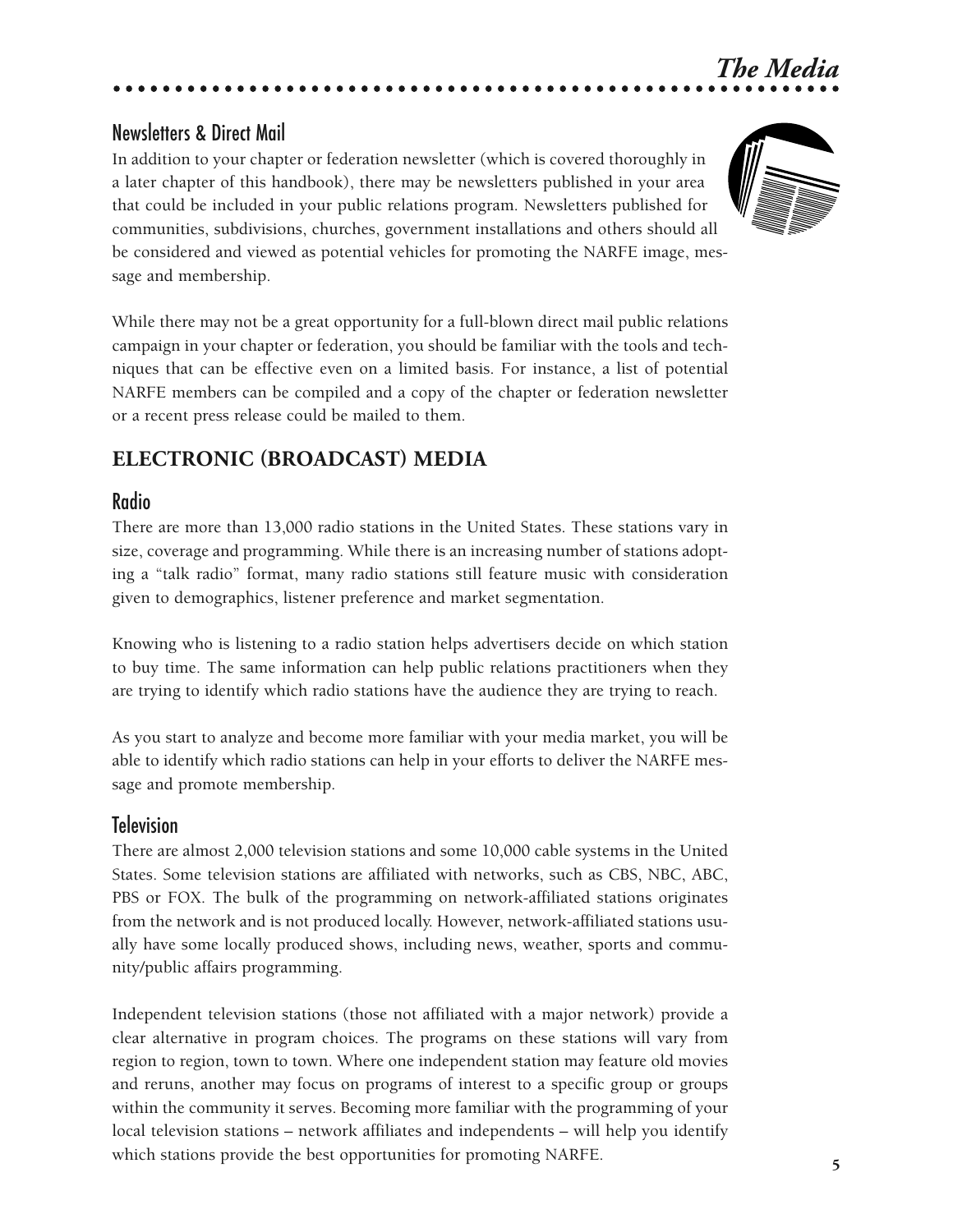*The Media*

One of the most important developments in television has been the rise in the number of cable systems. More specifically, the increase in public access cable television and other community cable channels has created new opportunities for individuals and groups to produce and present their own television programs. In a later chapter, we will take a closer look at public access cable television and how it can be used as part of your public relations program.

## *GETTING READY TO MEET THE MEDIA*

**M**edia relations is a key compo-<br>nent of the job done by those<br>responsible for chapter/federa-<br>tion public relations. Working from a list nent of the job done by those **L** responsible for chapter/federaof the media and other appropriate outlets, you can communicate important information about NARFE, its purpose and its legislative agenda. You can strengthen NARFE's identity by sharing news about your chapter/ federation activities. And, through your media relations efforts, you can increase and strengthen NARFE membership.

**"The basics of establishing an effective communications program within the chapter can also be used to develop an effective external public relations program."**

While the newsletter may be the cornerstone of communications within the chapter/federation, a media relations pro-

gram will use a variety of tools and techniques, including press releases, press conferences, media interviews, talk show appearances, letters to the editor and media kits. The foundation of your media relations program will be your media contact list.

# *CREATING A MEDIA CONTACT LIST*

The media contact list helps organize essential information. This list should include your local newspapers, radio stations, television stations and other media-related outlets. This list should also identify key people at include your local newspapers, radio stations, television stations and other media-related outlets. This list should also identify key people at the media outlets, such as news editors, program directors and others. The list can also include other publications and organizations. For instance, the local federal installation may have an employee newsletter or quarterly paper that you will want to include.

Information for the media contact list can be gathered from a number of sources. The NARFE home page, www.narfe.org, is one great source. After signing in as a member, click on the Legislation section, go to Legislative Action Center, and click Media Guide. Then type in your ZIP code. This will give you a list of media in your area. You can also go to the "Yellow Pages" in your local phone book. Under the headings of Newspapers, Radio Stations and Television Stations, you will find basic information about your local media. The media list information should be listed in a way that makes it easy to use.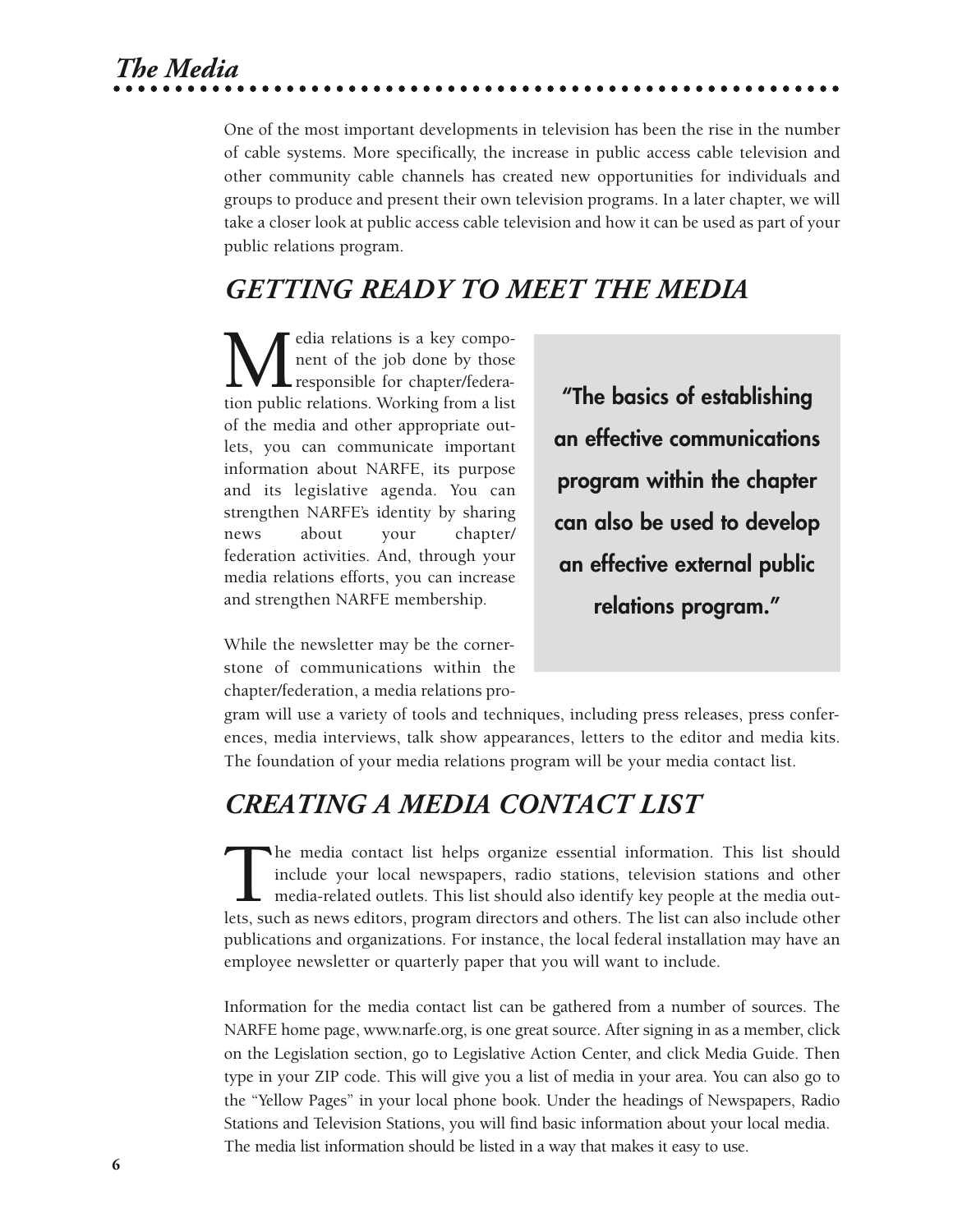

For example:

Anytown Clarion-Bugle Reporter or Editor Name Title (City Editor, Business Editor, etc.) 123 Main Street Anytown, MD 01234 (301)123-4567 Fax (301)345-6789 Email address

These suggested press entries provide the essential information needed for creating a media contact list. From these entries, you can develop a mailing list for press releases and media advisories. In addition, you can develop a media telephone contact list for follow-up calls, timely announcements or scheduling changes. The media list can also include other important information, such as deadlines, notes about special public affairs programs or special editions of the local paper.

Knowing the deadlines (when a paper goes to press or a radio/television news program makes final preparations to go on the air) helps to ensure that materials arrive in a timely and usable manner. Some daily newspapers have more than one deadline. There may be early and "final" editions. Weekly papers will want materials two to three days before the paper goes to press. Radio and television news departments will want reasonable time to develop and produce news stories for broadcast. Information concerning the deadlines of particular media outlets is important and should be included as part of your media contact list.

An essential public relations tool, the media contact list helps organize the important information you need to develop a media relations program.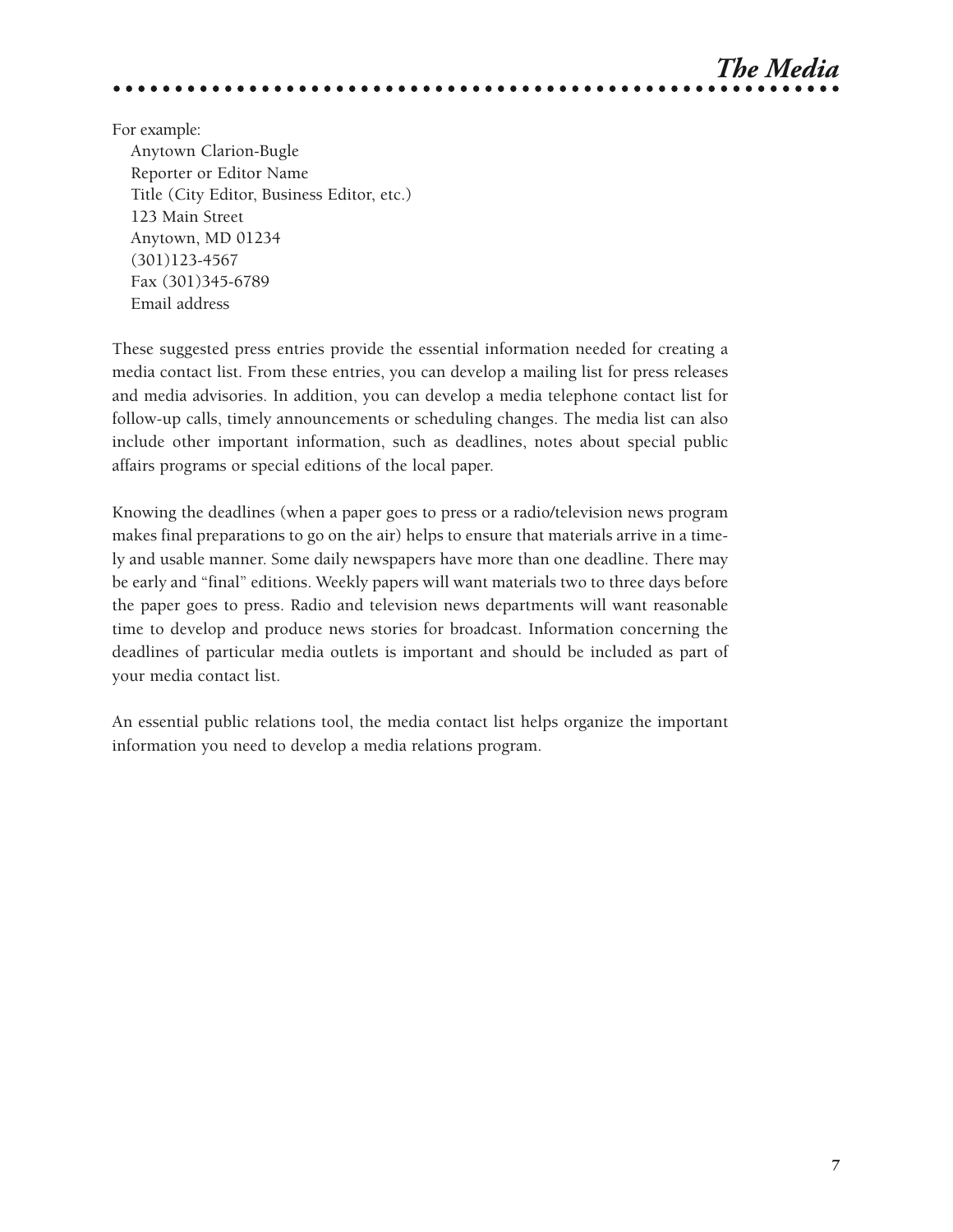# *Chapter 3* Beyond the News

Evond the front page, beyond the radio or television newscast, there are a number of opportunities to promote the NARFE message and membership. While news stories can provide a consistent presence for your chapter/federati ber of opportunities to promote the NARFE message and membership. While news stories can provide a consistent presence for your chapter/federation, the opportunities that lie beyond the news mainstream should be considered when putting together a public relations program. A media availability inventory can help you identify and organize opportunities that go beyond the news. In Chapter 2, we talked about developing a media contact list to help identify and categorize the different media outlets in your area. The media inventory goes one step further and identifies the public relations opportunities that exist at each media outlet.

The local newspaper may have special sections or features that would be appropriate for NARFE-related stories and information. The local radio and television stations may have public/community affairs programming. And, the local cable television system should provide public access channels for use by individuals and organizations in the community. Developing a media availability inventory calls on us to look beyond the news and analyze the public relations potential of media outlets. A media availability inventory may include:

### Letters to the Editor

The editorial page, one of the most-read sections of the newspaper, is an excellent forum for promoting the NARFE message. In many instances, an editorial written by a NARFE member has not only increased awareness of and concern for a specific issue but also has increased public awareness of NARFE's very existence, which promotes membership and support for NARFE's positions. Letters to the editor are excellent methods of responding to incorrect or slanted stories about federal employees and their retirement benefits.

#### **Website**

The NARFE Legislative Action Center has letter-to-the-editor templates on current legislative topics that can easily be personalized.



#### Special Newspaper Features and Sections

Many newspapers have special features and sections that focus on specific communities and neighborhoods in their coverage area. There may be a special feature that spotlights people, events or activities. Smaller newspapers may even be receptive to a regular column written for federal retirees to talk about issues and concerns important to them. A newspaper column for and about federal retirees would be appropriate in areas where there are a large number of federal retirees.

### Flyers and Brochures

Flyers, brochures and posters are all good ways to promote NARFE and your chapter or federation. Start taking stock of all the places you see other groups and organizations placing their announcements and information and determine whether NARFE materi-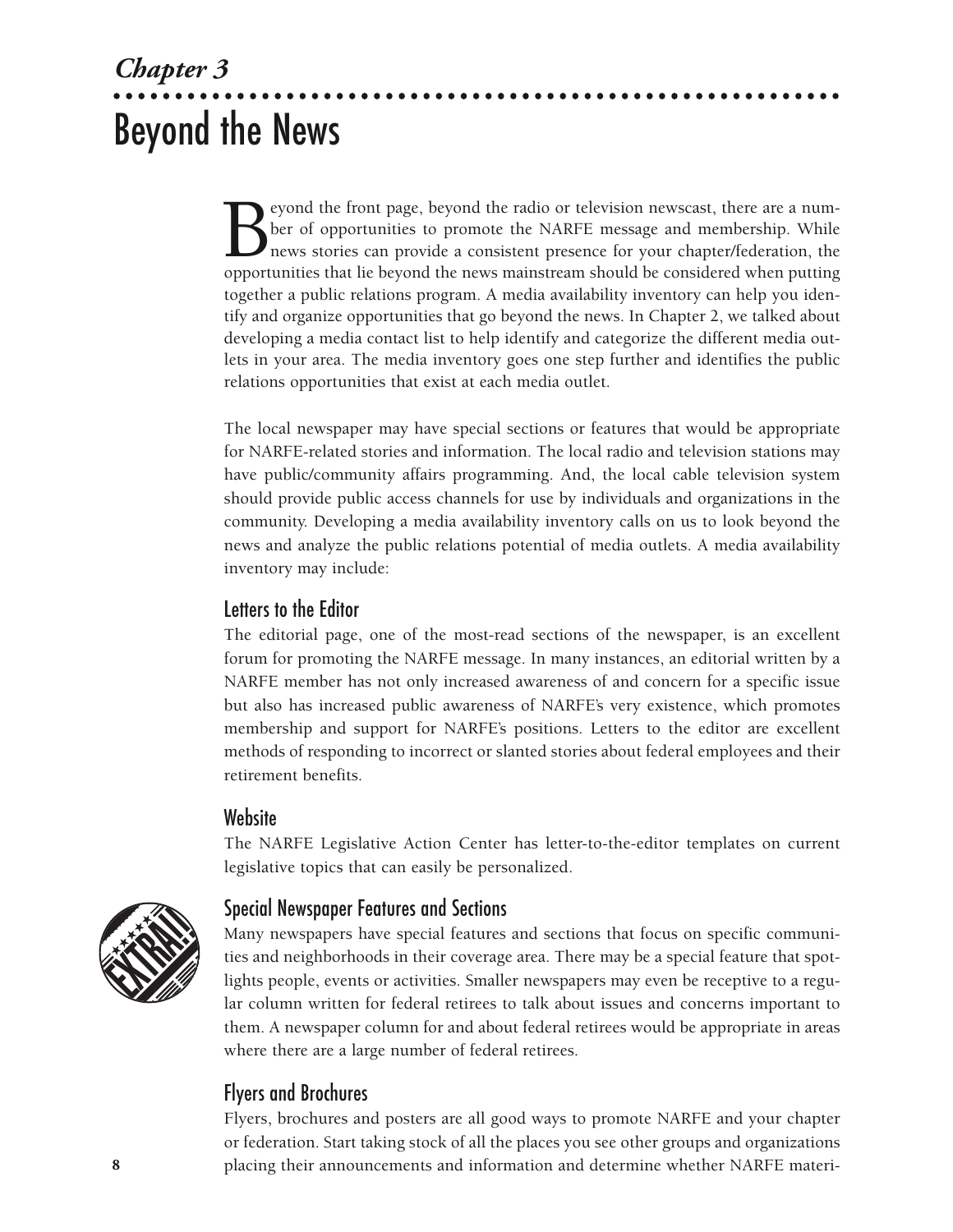# *Beyond the News*

als could be put there as well. Check out the Member Recruitment section of the NARFE website for tips.

### Public/Community Affairs Programs

Local radio and television stations provide opportunities for community-based groups and organizations to discuss issues and events of public interest. By identifying and becoming familiar with the public/community affairs programs in your area, you can determine which ones should be included in your public relations plan.

### Radio Talk/Call-In Shows

Talk radio programs provide a double opportunity for public relations practitioners. First, there is the opportunity to appear on the program. The chapter or federation legislative chair or other officer could be scheduled on a talk radio program to present a federal retiree's perspective on current events and issues. A NARFE public service activity could be featured. Or, a representative from the local NARFE Service Center could appear on a program to talk about services provided by the center and to answer callers' questions.



Another public relations opportunity provided by talk radio is the chance to participate in the program as a caller. By participating in the program, the NARFE caller can increase public awareness about NARFE and the concerns of federal retirees. While some subjects may not lend themselves to NARFE's objectives and message, you should be alert to opportunities to interject a NARFE point of view.

## Public Access Channels/Cablecast

Provided as part of local cable franchise agreements, public access channels provide an excellent public relations opportunity for NARFE chapters and federations to participate in existing programs or to produce their own "cablecast."

With public access, air time on a local cable channel is provided free of charge or for a small fee, usually on a first-come, first-served basis. Production facilities and equipment, along with professional assistance, may also be provided. You can check with your local cable television company or the local governmental body that issued a franchise license to the company for detailed information. The franchise licensing agreement outlines public access channel availability and what services and assistance the cable company will provide.

In addition to public access channels, your local cable company may also have education and government access channels. These channels may also provide public relations opportunities for your chapter/federation.

These are but a sampling of the public relations opportunities that exist "beyond the news." By developing a media availability inventory for your community, you will be able to identify the appropriate opportunities to include for your mix.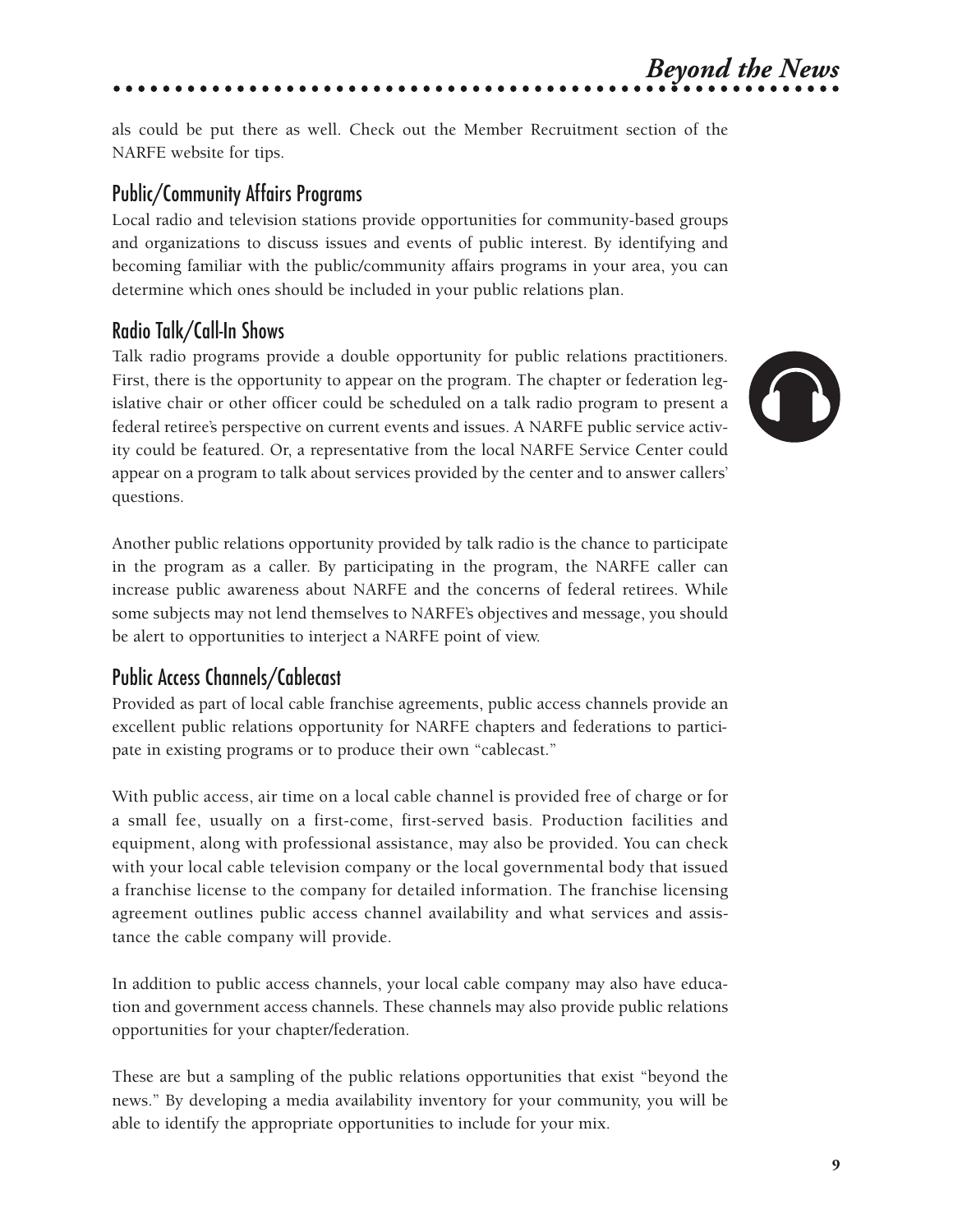# *Chapter 4* The Press Release

# *THE PRESS RELEASE: HOW TO WRITE IT, HOW TO DISTRIBUTE IT*

The press release is the most common tool used in public relations. Your release tells editors and reporters what news you have to offer and gives them the chance to weigh it against other demands for news space or time. R tells editors and reporters what news you have to offer and gives them the chance to weigh it against other demands for news space or time. Remember, though, a release is not the only vehicle for telling about NARFE and may not be the best one. (See Chapter 3, "Beyond the News," and Chapter 6, "Community Relations," for other suggestions.)

A typical big-city newspaper or TV station gets literally hundreds of releases every single day. An editor doesn't have time to do much more than give each one a glance. In many big-city newsrooms, they may not even get opened. Reporters and editors say that they use only 2 percent of the releases they receive. Don't lose heart, though; they also say that 60 percent of news stories are suggested by PR practitioners. This means you have to create a "news hook" – show its importance – in the headline and again in the first paragraph or "lead" of your news release.

#### Content of the Release

Whenever possible, the first paragraph or lead should answer the five basic questions of a news story: Who, What, When, Where, Why. The headline on your release is noth-

#### Pointers for Writing your Press Release:

- $\mathbb{Z}_1$  Keep your sentences and paragraphs short. That's not always possible, but it's a good rule of thumb. One page is best, but no more than two pages is recommended.
- $\mathbb{Z}$  Give exact dates of events. Use "Thursday, September 1, 20<sub>\_\_</sub>," rather than "next" Thursday" or "tomorrow." Check all days and dates on a calendar. Use a.m. or p.m.
- $\mathbb{A}$  If your news release concerns an upcoming event, include the address as well as the name of the place.
- $\mathbb{Z}$  Give the town of residence for all the people mentioned.
- $\mathbb{Z}_3$  Spell out numbers from one to nine; use numerals for 10 and above. Do not begin a sentence with numerals.
- $\mathbb{Z}$  Check all names for accuracy and spelling. The first mention of a name is "John Smith of Newark." Subsequent mentions are "Mr. Smith," although the editor may delete the "Mr."
- $\mathbb{Z}$  Attribute any opinions. For example: According to Mr. Smith, "The reluctance of the mayor to release funds is hindering the programs for the elderly."
- $\mathbb{Z}$  Use an editorial style guide to ensure consistency. If you don't already have an in-house standard, consult one of the leading style guides such as The Associated Press Stylebook, etc.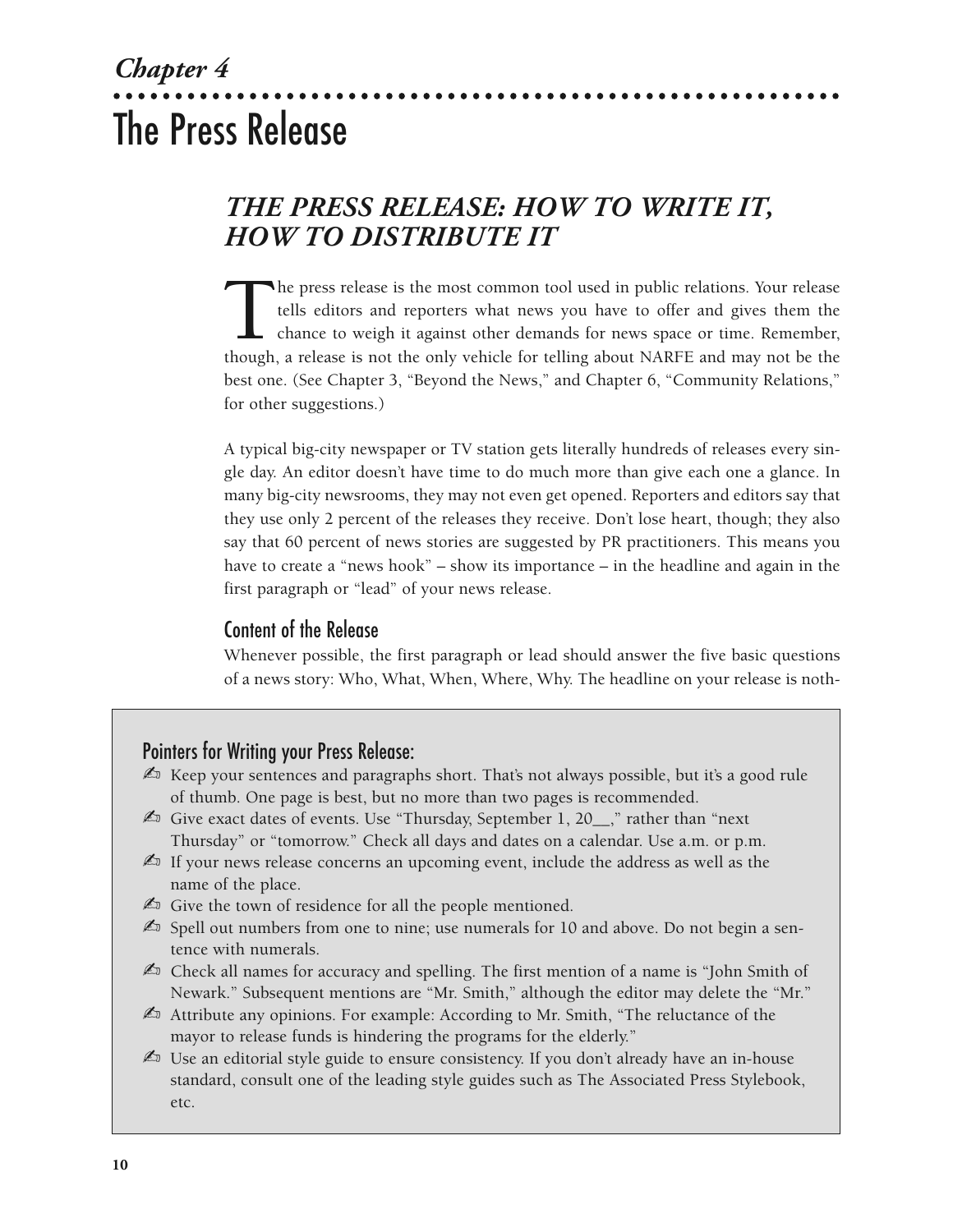ing more than an abbreviated version of the lead. The paragraphs that follow the lead provide supporting details.

### Other Press Release Pointers Include:

- The second paragraph should be devoted to developing the "news hook" of the story in a succinct, declarative way.
- If an individual is the subject of a release, substantiate his/her qualifications in the third paragraph by ranking them from most to least impressive.
- In the fourth paragraph, state the relevance of the individual or event to the NARFE chapter/federation.
- Include a final "boiler plate" paragraph on NARFE that identifies the Association.

### Format of the Release

- Press releases may be sent via email or postal mail.
- Use your official chapter/federation letterhead for the release.
- Type the release, double-spaced (fronts only for those sent via postal mail).
- Include a headline at the top.
- The text should have generous margins on both sides (NARFE uses 1").
- Give the following information at the top of the page. It can go in either the left or right corner, but should be consistent:

CONTACT: John Roberts

301-123-4567 (office) 301-234-5678 (home) 301-345-6789 (cell)

This tells an editor or reporter whom to call if there is a question about your news. In the other corner type:

For Immediate Release: Wednesday, September 4, 20\_\_. If the press release or its content cannot be published immediately, be sure to indicate on the release the date when the embargo is lifted.

• If you have a sharp, clear photograph that goes well with your story, include it. Carefully identify the photo and everyone in it (from left to right) on a second piece of paper (typed) and attach to back of photo with a single piece of tape. Never write on the back of a photograph. If submitting the release via email, include the photo as an attachment and put the identifying information in the email message.

Before you mail or deliver your release, check spelling and typing for accuracy.

#### SEE SAMPLE RELEASE ON PAGE 12

Keep a copy of all releases filed in chronological order.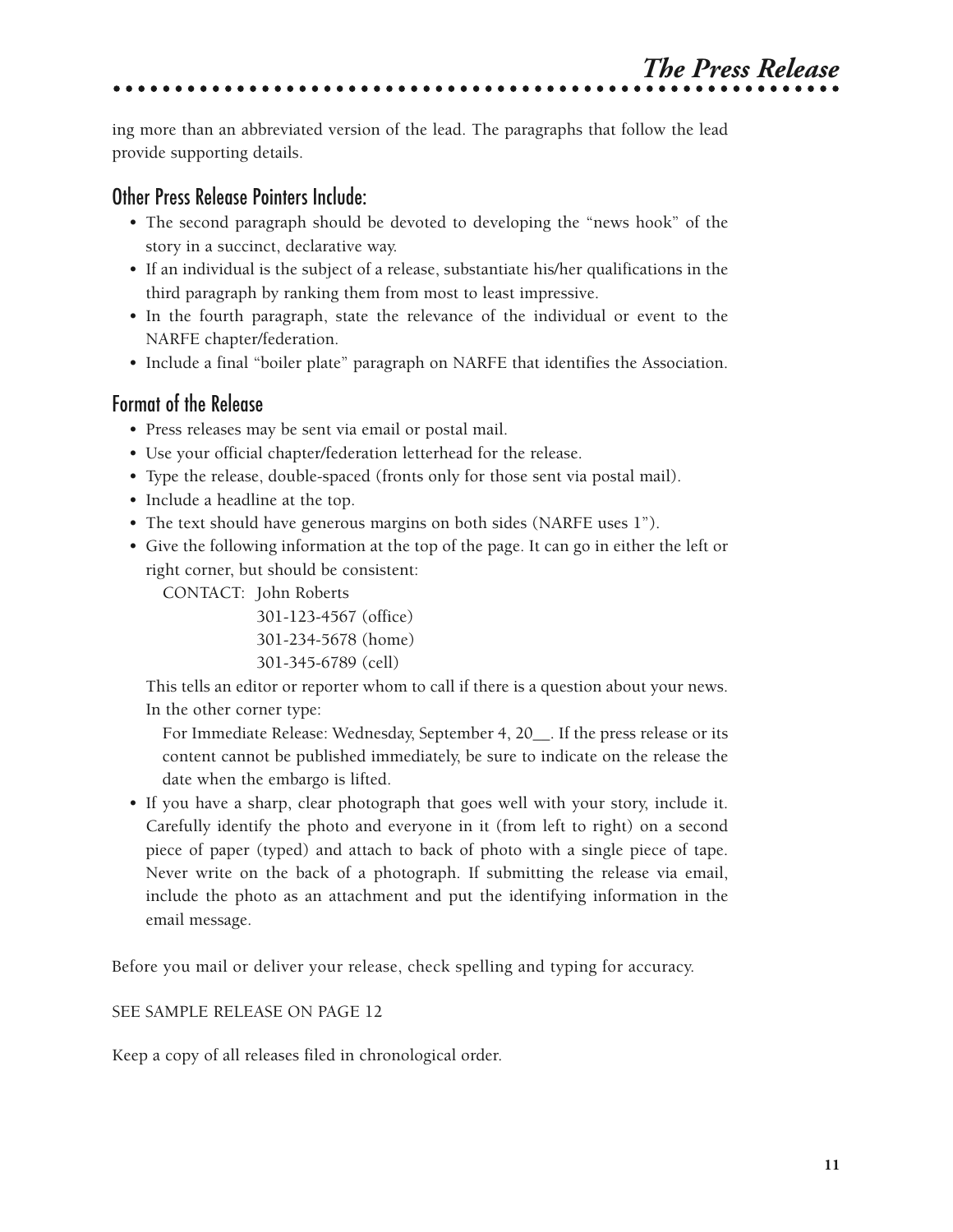# *The Press Release*

**Joseph A. Beaudoin** *National President*

**Paul H. Carew** *National Vice President*



**Elaine C. Hughes** *National Secretary*

**Richard G. Thissen** *National Treasurer*

#### **NEWS FROM NARFE**

FOR IMMEDIATE RELEASE — September 4, 20\_\_

CONTACT: John Roberts 301-123-4567 (office) 301-234-5678 (home) 301-345-6789 (cell)

#### **Federal Retirees Take Little Comfort in Budget Process: NARFE Calls on Lawmakers to 'Hold Fast' on Earned, PROMISED BENEFITS**

Federal retirees can take little comfort in the fact that the administration's proposed budget for the coming fiscal year does not recommend cuts in their earned and promised retirement benefits.

"We know from experience that the congressional budget process can create cuts not even called for by the Administration," said John Roberts, a legislative officer with the National Active and Retired Federal Employees Association (NARFE).

Mr. Roberts called on members of the House Budget Committee to "hold fast" against any congressional budget proposals that might diminish earned and promised federal retirement and survivor benefits.

NARFE, with some 1,300 chapters and almost 260,000 members, is the only association solely dedicated to protecting the earned retirement benefits of federal employees and retirees.

**National Active and Retired Federal Employees Association**

www.**NARFE**.org **|** 606 N. Washington Street, Alexandria, VA 22314 **| phone** 703-838-7760 **| fax** 703-838-7785



Federal Workers Protect America's Heartbeat  $\mathbb{R}$  Show your support at www.PROTECTAmericasHeartbeat.org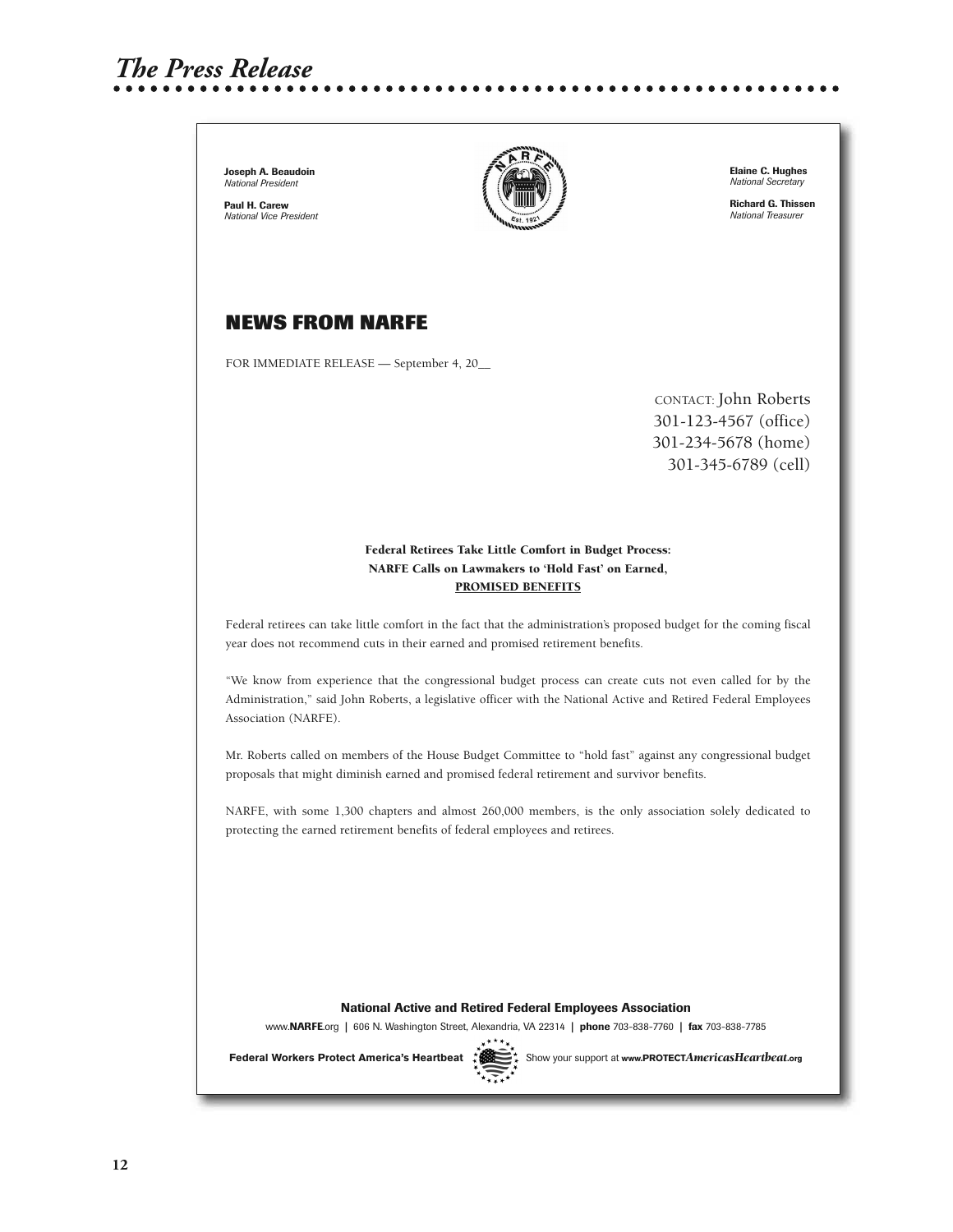# *Chapter 5* The Media Interview

**P**reparation is the key. Whatever your interview goal, first clearly define it in your mind and on paper. This will help you remember the main points to make and will keep you focused on these points during the interview. mind and on paper. This will help you remember the main points to make and will keep you focused on these points during the interview. Focus on two or three points you want to make during the interview. Be sure to make them over and over. You don't have to avoid questions, but your responsibility is to make NARFE's points quickly and effectively, then answer the interviewer's questions. The techniques described in this section work equally well for print or radio and TV. In addition to these tips, the "Media Outreach" Toolkit on NARFE's Protect America's Heartbeat website, www.protectamericasheartbeat.org, has a "How-To-Guide for Interviews."

There is evidence that a television viewer makes a decision about a speaker's credibility within the first 25 seconds. It is vital, then, to be prepared to speak easily and naturally, to know what is the most important message you wish to present, and then to do it. Here are steps you can take to ensure that you will appear to be a poised, confident and experienced expert on the subject.

#### Find out as much as possible about the interviewer

If you are booked for a radio or TV appearance, for example, watch or listen to at least three or four shows to determine the interviewer's style, the kinds of questions asked, and whether he/she is bland or abrasive. For a print interview, read the reporter's column or some of his/her stories written for the paper.

#### Summarize your main points

With your objectives in mind, list the main points you want to make. Typing them on large index cards and going over them repeatedly is one way to sharpen your memory. If you're slated for a radio or newspaper interview, take the cards with you as a source of ready reference. Having them will prevent you from forgetting key points and will also help to relieve any anxiety. However, don't read the cards during the interview or try to remember what you want to say word for word. Memorize key phrases or sentences here and there. The surest way to make a TV/radio appearance dull is to sound as if you are reading. The goal is to sound as conversational, relaxed, informal and spontaneous as possible.

#### Give the interviewer information about yourself

Some interviewers find out as much as they can about their guests beforehand. Others do little in the way of homework. It is a good idea to send, in advance, a short biography of yourself highlighting your activities, career and interest in the subject.

#### Anticipate difficult questions

Are there any questions the interviewer might ask that could embarrass either you or NARFE? Prepare for tough questions and be ready to answer effectively. Never get mad! It will reflect badly on you and NARFE and will not solve any problem. Any chance to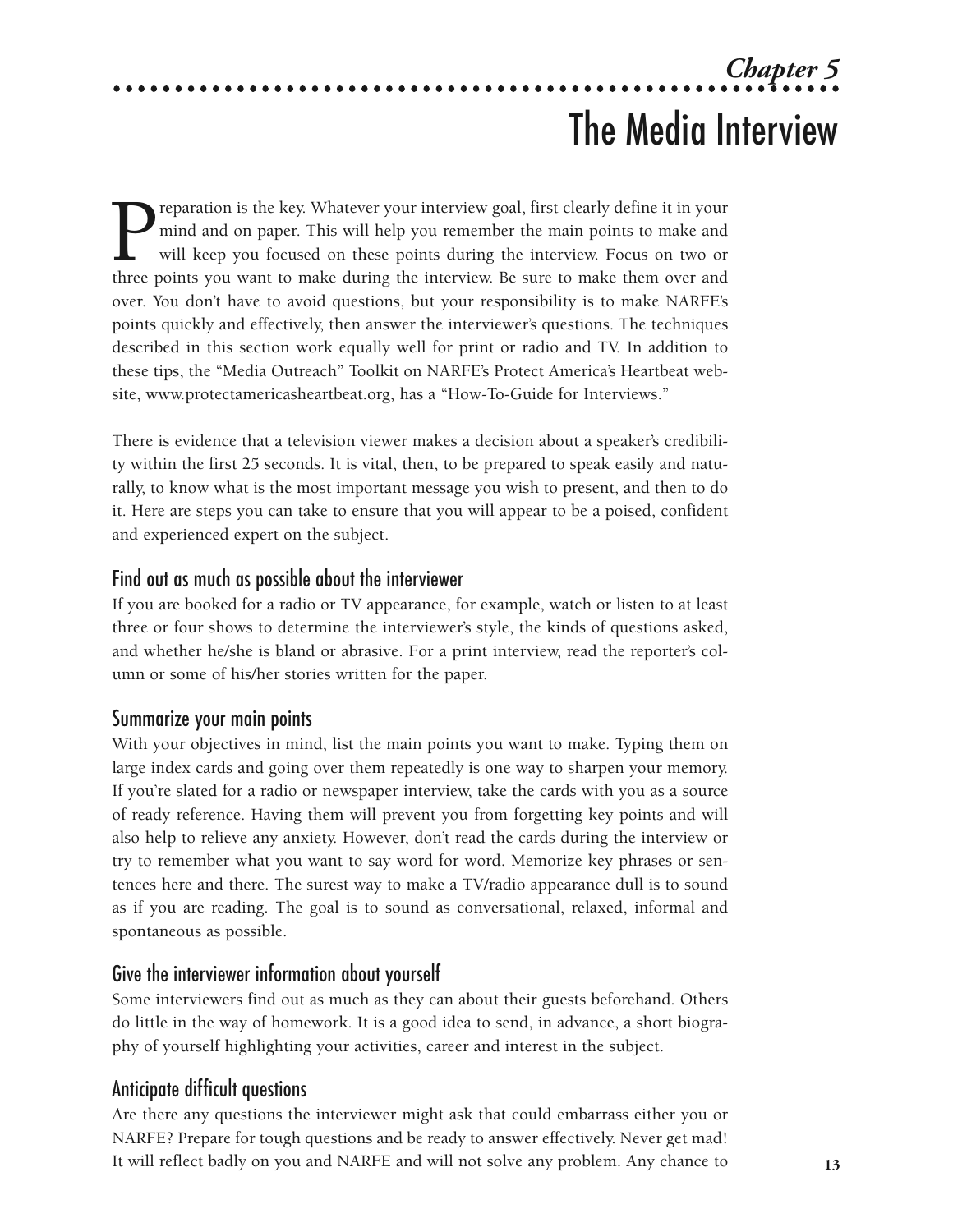# *The Media Interview*

effectively respond to a difficult question will be lost since the audience will see and remember only the anger and not the response.

#### Keep your audience/readers in mind

The interviewer will do this and so must you. Consider the type of station/readership, the time of day, the nature of the community and the audience/readership attitudes toward the subject being discussed.

#### Prepare aids you will need

Will props help you achieve your objective and make your points more readily? Especially in the case of a TV interview, it's wise to check ahead of time with the program director and the show's producer. Props might be photographs, charts and illustrations.

#### Build your poise and assurance

The best way to develop genuine self-confidence is to get to know your subject so well it would be difficult to stump you on a question or catch you in a blunder. Genuine selfconfidence relaxes you and frees you from anxiety. Remember reporters, writers and talk show hosts prefer short, terse comments that get across solid points. He/she then has the opportunity to either go on to another question or encourage you to elaborate on what was just said.

#### Level with the audience

This is a basic rule of interview procedure. If you are not sure of the answer to a question, say so. If you need more information, offer to get it. It's OK not to know the answer to every question. At the same time, you have to be careful not to exaggerate or slip in giving out sensitive information. If asked a question that puts you on the spot, you can explain that you haven't had time to examine the facts, but you will be glad to make a statement when you do.

#### Talk, but do not monopolize

Guard against doing all of the talking, as any one-sided interview is usually boring no matter what the subject. On the other hand, you may have the opposite problem if you participate in a group interview and are confronted with a talk-show monopolist. In this case, fight fire with fire; don't hesitate to interrupt; try to get the interviewer's attention by signaling when you have something to say. Be extremely careful with this technique. It is easy to be perceived as bullying or domineering. Strive to be concise, polite and professional in your delivery.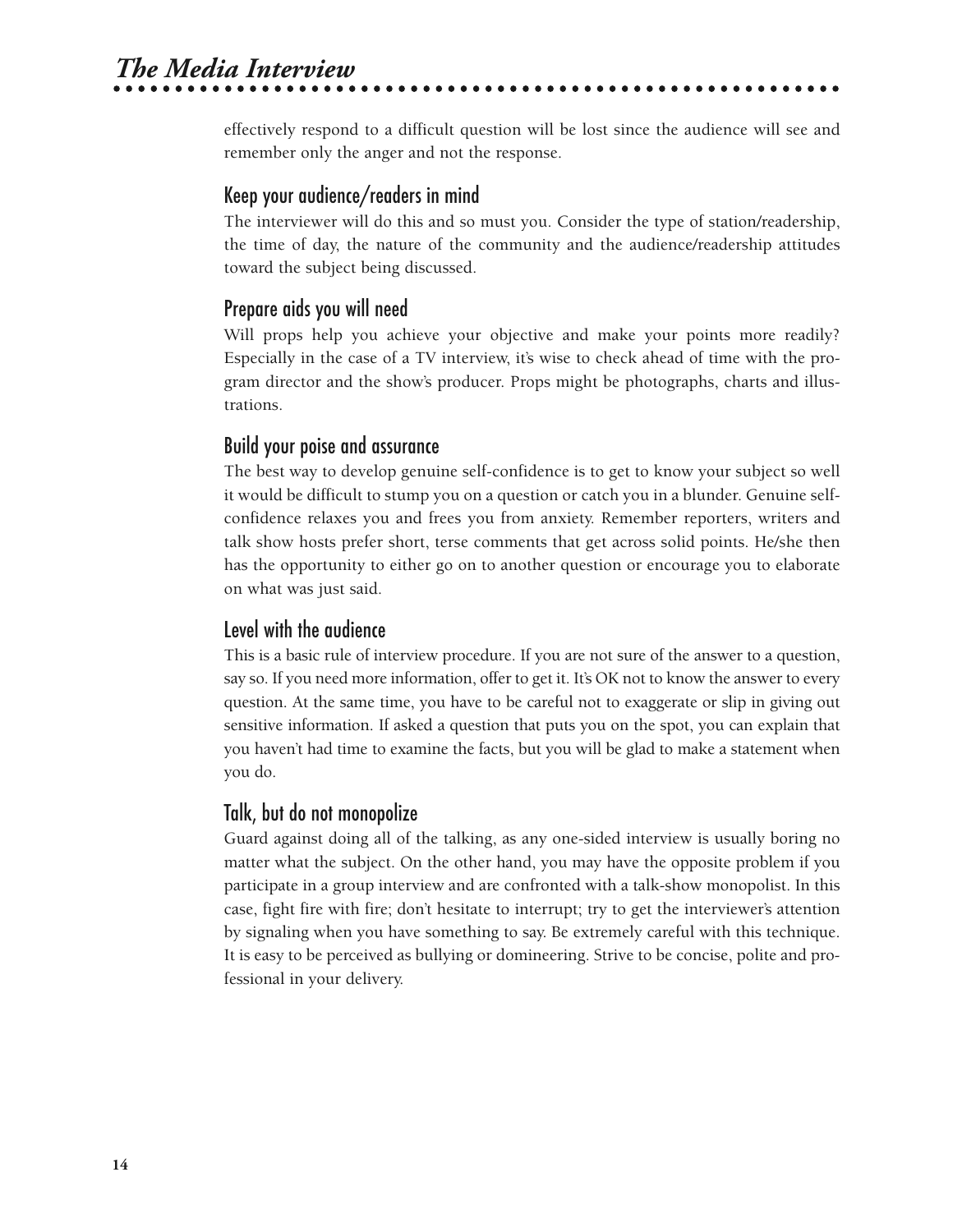## *Chapter 6*

# Community Relations and Public Service

## *COMMUNITY RELATIONS … DO GOOD AND TELL ABOUT IT!*

hapters and federations are deeply involved in their communities. This involvement is reflected in the numerous public service activities undertaken by NARFE members, chapters and federations. This great public service, th ment is reflected in the numerous public service activities undertaken by NARFE members, chapters and federations. This great public service, this significant contribution being made by NARFE members in their communities, makes for good public relations.

First and foremost, NARFE public service activities are making a difference. The significant contributions made by NARFE members to funding for Alzheimer's disease research are nationally recognized. NARFE Service Centers are providing essential assistance to federal retirees, their spouses and survivors. NARFE members are involved in adopt-a-highway litter clean-up programs, they are visiting shut-ins, and they are volunteering time at hospitals and nursing homes. Where there is a need in the community, it is likely you can find a NARFE member involved.

NARFE public service activities go a long way toward achieving important public relations objectives. Public service helps increase public awareness throughout the community and among potential NARFE members. It helps NARFE gain and maintain public appreciation. And public service increases respect for NARFE, its message and its membership.

The potential news value of NARFE public service activities should not be overlooked. Newspapers, particularly weekly papers, will include news stories and photographs about significant public service activities. Local radio and television stations may be interested in having NARFE members participate in a public or community affairs program to discuss a public service activity. An invitation for members of the community to join with members of a local NARFE chapter in a public service activity might have some news value. Working with NARFE members involved in public service activities, you can identify the potential news stories and assess their news value.

#### *GREAT PUBLIC SERVICE CAN MAKE FOR GOOD PUBLIC RELATIONS.*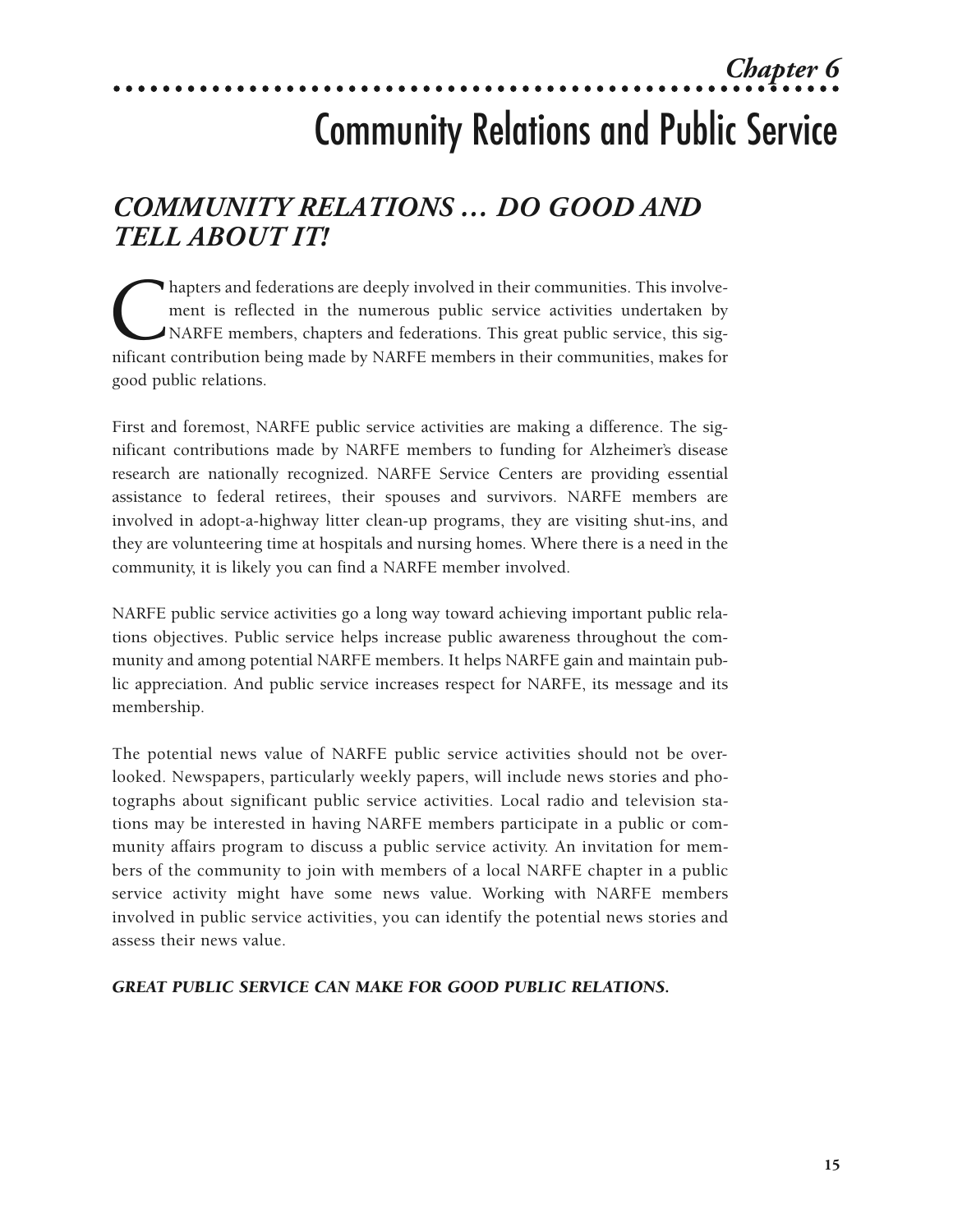# *Chapter 7* Tips on Public Speaking

The of greatest challenges for NARFE chapters and federations is that of main-<br>taining positive public visibility. To answer that need, you should actively seek<br>out opportunities to speak in public settings. Those who do s taining positive public visibility. To answer that need, you should actively seek out opportunities to speak in public settings. Those who do so perform a valuable service for NARFE. All members are encouraged to work similarly, to seek out opportunities to place the name and good work of NARFE in the public spotlight regularly and vigorously.

There are millions of individuals who are eligible to join NARFE but haven't done so because they don't know about the organization. It is up to folks like you to help shape NARFE's identity in the most positive terms for those many individuals who are eligible. The truth is that potential NARFE members are everywhere. But if we fail to use the tools around us to deliver our message, we might as well be invisible.

We often hear from members who want to find new ways to tell their friends and communities about NARFE. It is our hope that this handbook will help members to do just that.

If you recognize that some retirees or near-retirees in your town don't understand what NARFE is all about, then you can work to inform them. One way to do that is to use your local business or social clubs, church or community groups, who often seek out speakers carrying important messages.

Letters sent to these groups from the chapter or federation can tip them off to the existence of worthy speakers from NARFE. The topics one might suggest are many. These might include NARFE's work over more than 90 years. They might include noteworthy life stories and careers of chapter members, or community work done by NARFE volunteers. If the talk is presented well, people will know more about NARFE, and that ought to trigger questions such as, "How do I join?" (Of course, you or your speaker will be likely to provide the answer to that whether it is asked or not.) The key is to create within your chapter or federation a speakers' bureau, a pool of members who know NARFE well and who are, above all else, enthusiastic. With knowledge and enthusiasm on their side, public speaking ability can become an acquired skill.

#### **Preparation**

Studious preparation beforehand will go a long way toward calming pre-talk jitters. Stage fright, after all, is normal. The trick is to avoid the appearance of being nervous, which will make an audience ill at ease. Practicing beforehand enables a person to be more spontaneous, because he or she will be that much more familiar with the material.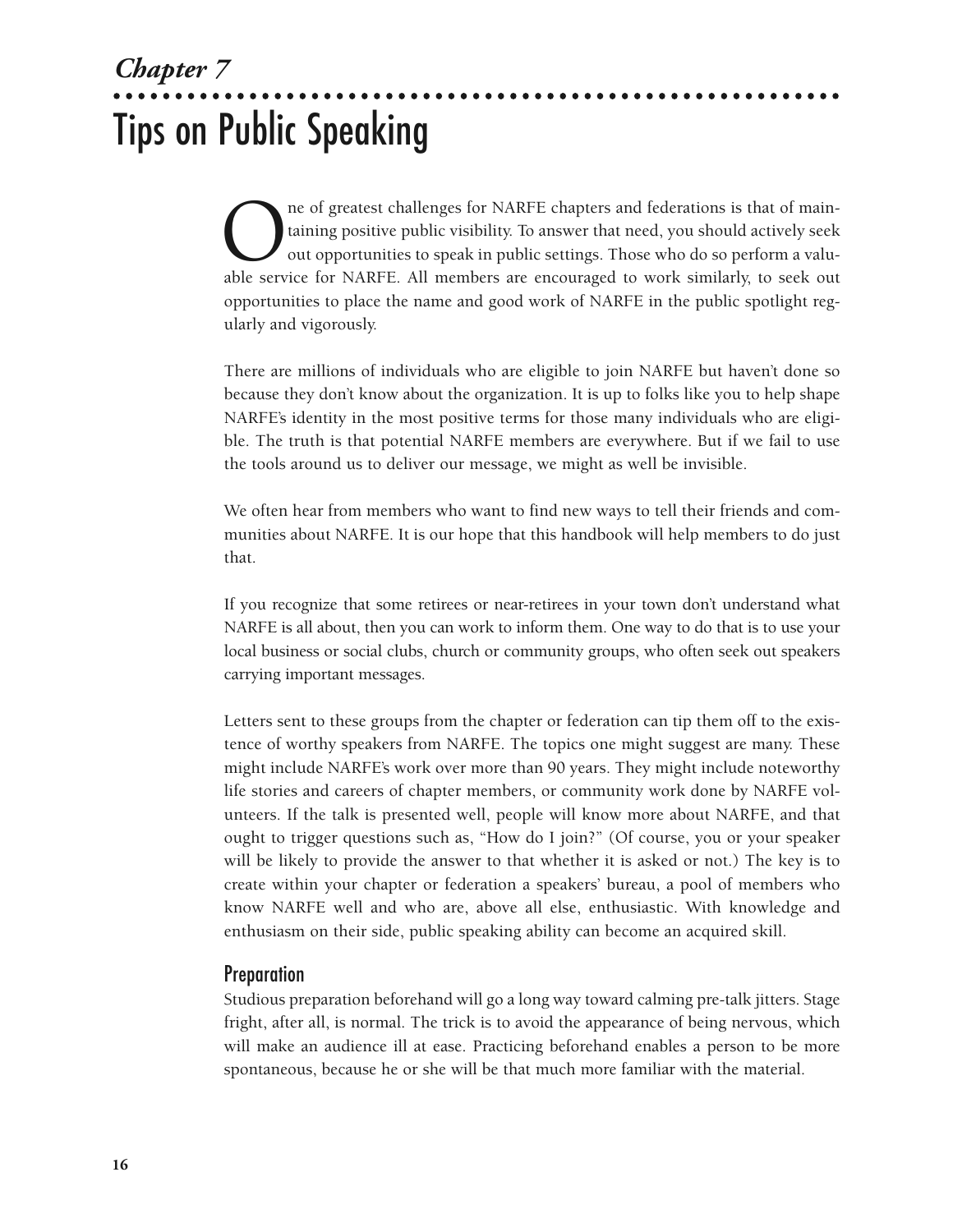# *Tips on Public Speaking*

### Tape Recording

Try it in advance. You'll find that, by listening to the playback, you can spot controversial or long words and eliminate them. Remember: Little words work well. Also, mark your text for phrasing and emphasis. Use lively pacing. Varying the pitch and tone of your voice will create interest and credibility. And practice.

### Videotaping

If you can arrange it, videotape your practice sessions. Work to project a confident, authoritative presence. Because "presence" is mostly a function of posture, pay attention to that. Keep your weight on the balls of your feet and do not shift or lean, but don't freeze either. Find your comfortable balance.

#### Hands

Use gestures only to accompany, underscore or emphasize words, but only in a motion away from the face. Use one hand to mark your page, the other to move it aside when finished with it.

#### Smile

Do it to relax your face and your audience. Make eye contact. Rehearsal will make it easier to lift your eyes from the written page.

### Grooming

Wear conservative attire to keep your audience's attention focused on the message. Avoid plaid or checkered shirts, jackets, or ties, busy prints or out-of-date clothing, all for the same reason.

#### Text

Type double-spaced and in large type, if possible.

#### **Critique**

Ask for one after each rehearsal and from friends after the final presentation. This will help you polish your skills. Do not take offense; perspective always changes with the viewpoint. You may also be relieved to know that some of the things you were concerned about went unnoticed.

#### Recon

Scout out the surroundings before the presentation. Check the size, acoustics, temperature and the sound system (if there is one). Ask for adjustments to room temperature or sound system beforehand if you so desire.

*Remember: If you are nervous about public speaking, you are in good company. An investment of time, energy and practice will ensure that you will accelerate your development as an effective speaker for NARFE.*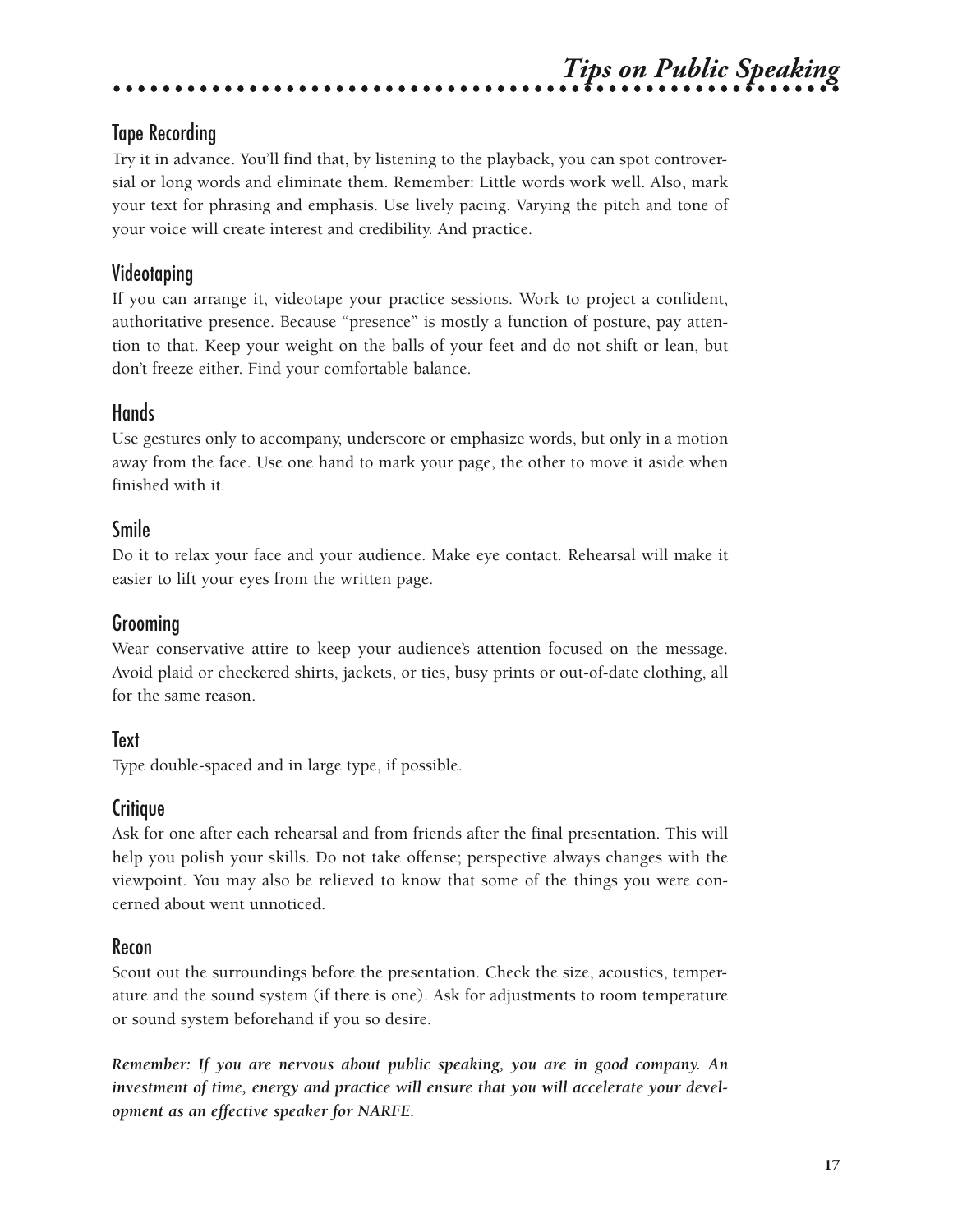# *Chapter 8* Chapter and Federation Newsletters

Check your facts! Make sure the information in your newsletter is accurate. Check for spelling, especially of members' and National Officers' names.

For help with chapter and federation newsletters, go to the NARFE website, www.narfe.org, choose Officer Resources, click on Tips, Tools & Templates, then News-letters Tips & Templates.

Check your mailing lists! Are you mailing to deceased members? Don't send more than one copy to HQ. It will be circulated through the National Officers and senior staff. Be sure you have current National Officers' names.

Visit the Bulk Mail Section of the local post office for rules on mailing your newsletter. Or visit USPS.com/businessmail101.

## *TIPS FOR EDITING CHAPTER AND FEDERATION NEWSLETTERS*

newsletter is one of the best means of promoting communications among the members of your chapter/federation. Sent to all members or as a group such as officers, the newsletter will communicate important information. share tions among the members of your chapter/federation. Sent to all members or as a group such as officers, the newsletter will communicate important information, share news about chapter/federation activities, and promote membership improvement and retention. The newsletter is designed for a specific audience – NARFE members and potential members.

In addition to these tips, the "Legislative Activities at the Leadership Level Toolkit" on NARFE's Protect America's Heartbeat website, www.protectamericasheartbeat.org, has information on using chapter and federation newsletters for legislative updates and calls to action.

While how the information is conveyed is as important as what the information is, an effective chapter newsletter does not have to be an expensive project. Some of the best newsletters consist of just a single sheet (81 / 2" x 11") typed on both sides and photocopied. Brief declarative sentences and descriptive headlines are recommended to enhance understanding and interest. Listed below are some guidelines.

## Standard Information

Regardless of whether a newsletter is two or more pages in length, certain "standard" information should be included in each issue, such as:

- Names of chapter officers accompanied by their titles, telephone numbers and email addresses.
- The name, telephone number and email address of the editor.
- A calendar of upcoming chapter events (next two-to-three months).
- Names of senators/representatives along with their local and Washington addresses, telephone numbers, email addresses and website URLs.

#### **Headlines**

Liberal use of headlines is important. This practice enables the reader to quickly and easily absorb the sense of the news, thereby allowing him or her to focus on items of most interest. A lack of headlines can discourage a person who reads slowly or has limited time or attention span.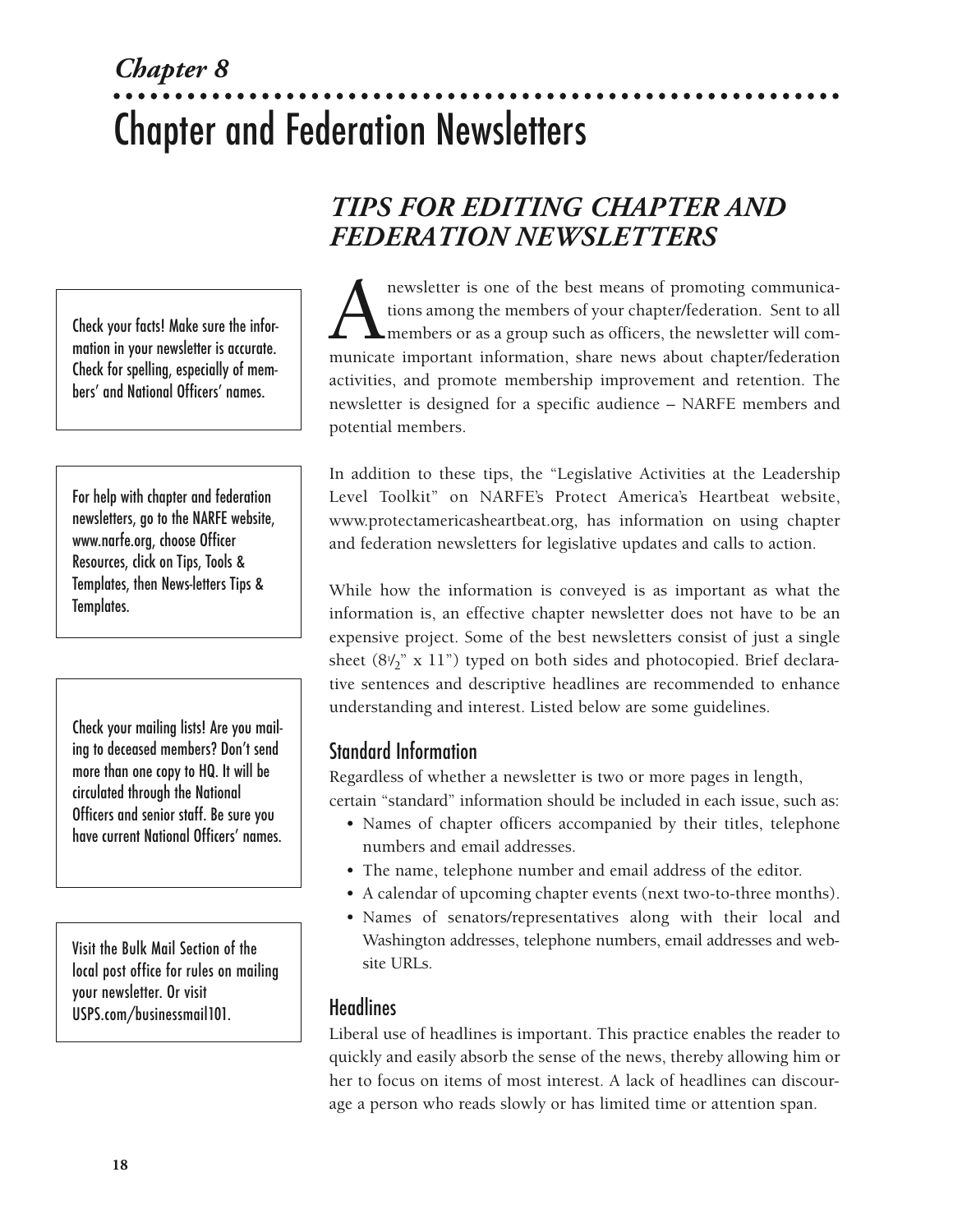## President's Column

It is a good idea to lead off the text with a president's column, which should be clear, concise and oriented to the most important chapter business. The message could be a report about an important recent event, a policy meeting, national news or correspondence received concerning an issue of broad membership interest. It is best if you refrain from discussing vacations or home renovations or other topics not of general interest.

### Identify Writers

If "I" or "we" is used in the body of an article, make sure that the writer is first identified.

### Cover Pertinent Issues

Federation and national issues should be regularly covered in chapter newsletters.

### Consistent Design

Strive for consistency in design so that readers may readily refer to sections of primary interest to them. As an example, you may choose to start each issue with the president's column followed by the legislative report and the service officer's news. You can enclose upcoming meeting details and similar important subject matter in a box. See NARFE website, www.narfe.org, for design ideas and boilerplate design: click on Officer Resources.

## Tips for Layout - Print

- A double-column layout is easier to read than a span of pagewide type.
- If there is more material than will fit comfortably on both sides of an 8½" x 11" sheet then try a piece of 11" x 17" paper folded horizontally. You can easily enlarge this format by adding an insert.
- A newsletter designed as a self-mailer saves envelope expense. On the lower quarter of the back page, imprint the chapter return address, preferably in the upper left corner.

(Usually the editor's address is used.) The remaining space is reserved for an address label and postage. Tape along the bottom.

• Either underline important dates and times or type them in caps or bold type for easy reference and emphasis.

## Page Composition Tips for Electronic Publishing

Publication design and production has seen a sea change since the transition a genera-

Here are some ideas for items you might want to include in your chapter newsletter:

- Local/chapter news
- "Hats Off" section, congratulating local members
- Minutes of the last meeting and/or reports from committees

Legislation NARFE-PAC Treasurer Membership Sunshine Committee Alzheimer's

- Editorials/commentaries (keep them nonpartisan)
- Member profiles
- Reports/commentary from chapter/district/federation/ national officers
- Legislative/political reports
- Service officer info
- News from Headquarters
- Calendar of events
- Member prospect name forms
- Chapter history tidbits
- Photos

*(You don't necessarily need to include all of these components; you might want to vary your newsletter content from time to time.)*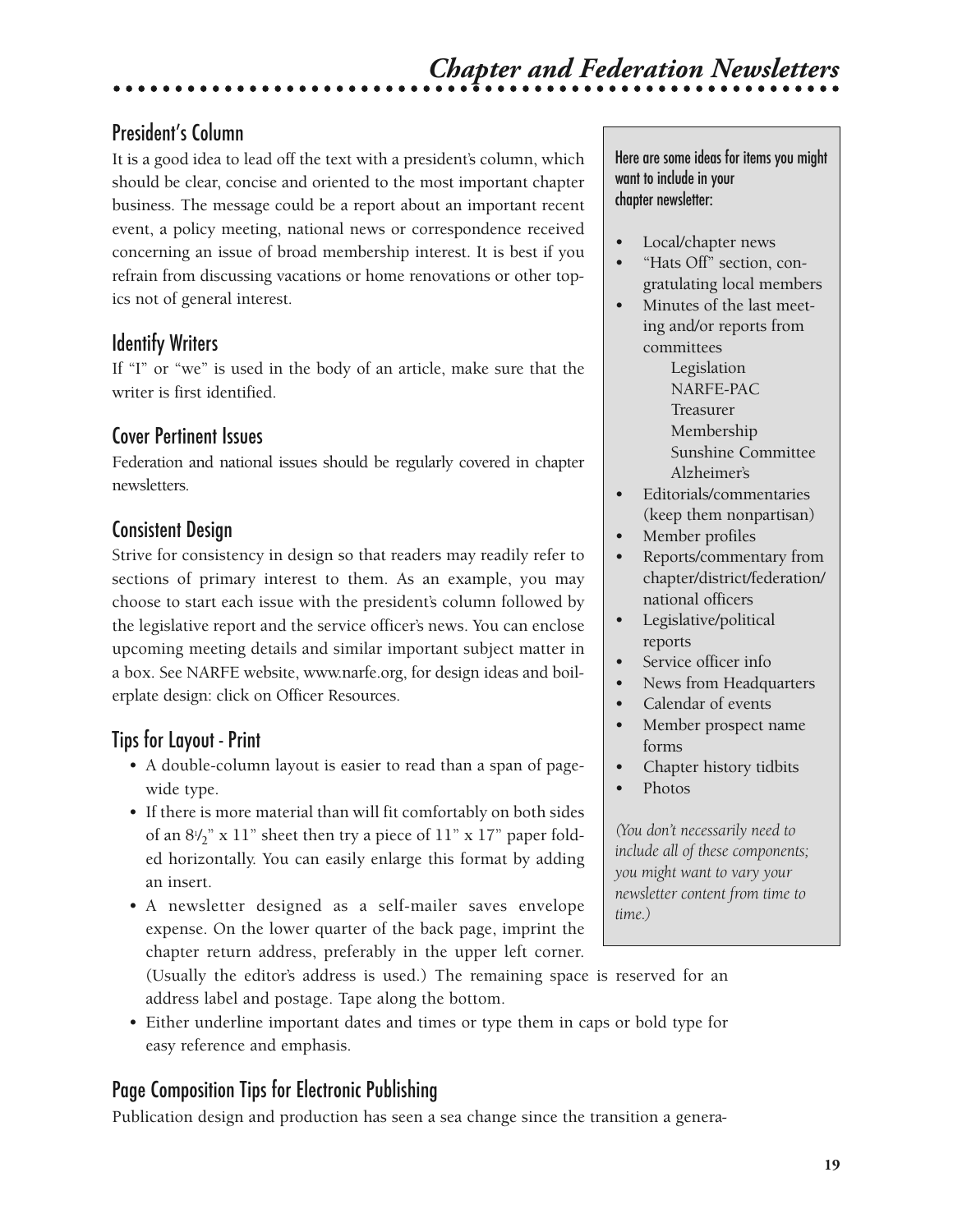tion ago from waxed galleys of type on mechanical boards to desktop publishing and electronic page layout. In the shift to computer-aided publication design, the process has become more streamlined and new technical skills are demanded of the user. Yet in the age of the personal computer, the competent graphic designer or online editor still needs the same sense of aesthetics that publication professionals have developed for generations.

A page layout still entails placing and arranging and rearranging text and graphics on the page, and a good composition is one that is both pleasing to look at and effectively conveys the message of the text and graphics to the intended audience. The following are commonly accepted principles of "page architecture" that can help ensure a successful layout:

#### **• Align all elements with one another or by using a grid system**

Place each text or graphic element on the page so that they have a visual connection to each other. By basing the page layout on a grid, you can use horizontal or vertical alignment; align objects along the same edge or center them. (The most popular desktop publishing software programs automatically provide such templates.)

#### **• Select a single visual or make strong visual connections**

Simple, yet powerful layouts use one strong visual. If using multiple images, though, keep them connected both through alignment and proximity.

#### **• Keep odd or even elements in balance**

Creating the right balance is both about the number of text and graphics elements and how they are arranged on the page. Odd numbers of text columns or visual element tend to create more dynamic layouts. Even numbers of columns or visual elements create symmetry but generally produce formal, more static layouts.

#### **• Add white space in the right places**

Just as important as the text and graphics on the page is the empty space. Cramming too much on the page − even if it is perfectly aligned and balanced can ruin a composition. The page needs visual breathing room. Increased space between paragraphs, lines of text (leading) and looser letter spacing (tracking) can also improve a layout.

#### **• Emphasize differences between design elements**

While some aspects of page composition involve things that are the same – such as alignment and consistent use of color – it is also a good idea to use contrasting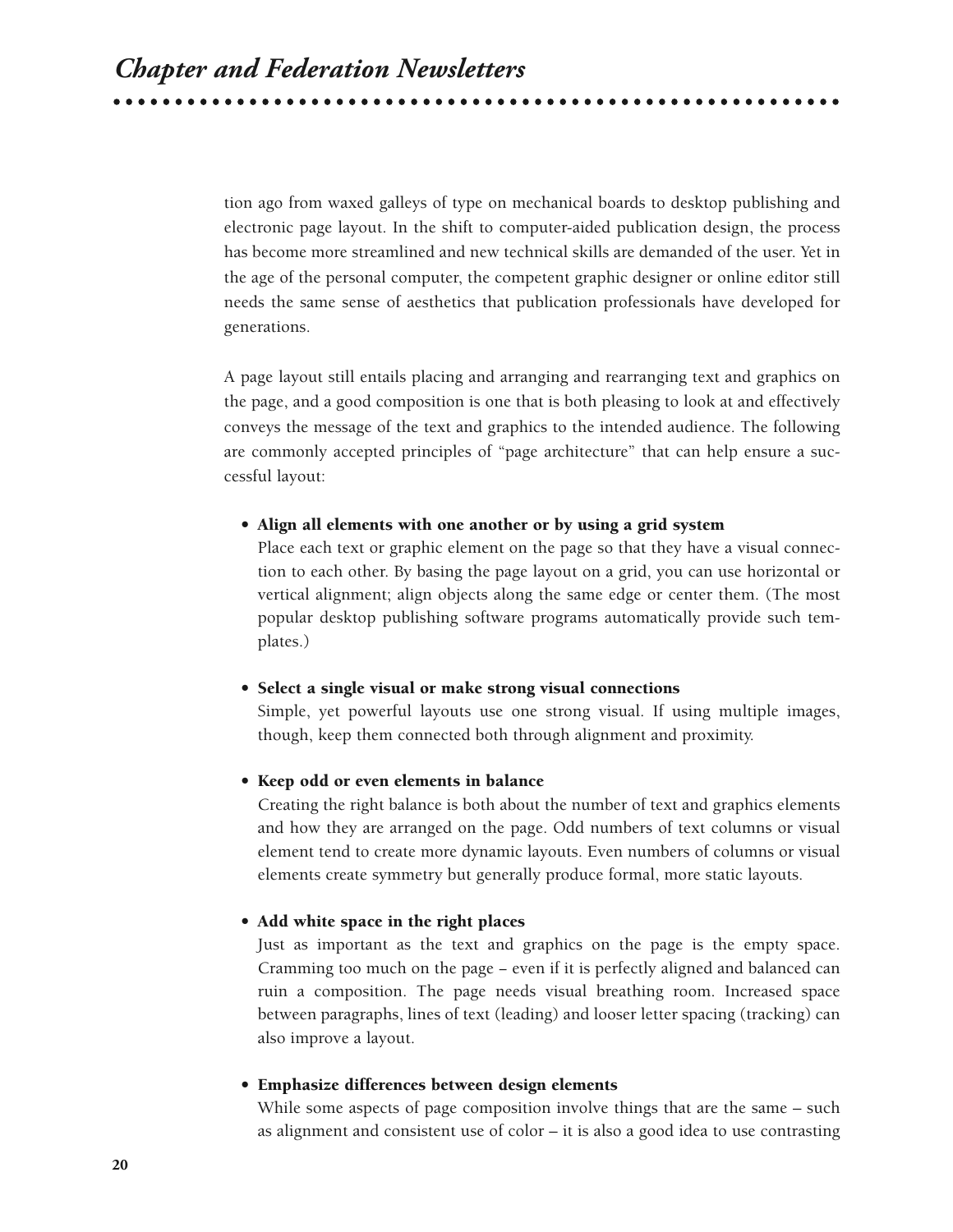elements in such things as color and alignment. The greater the difference, the greater the contrast, and the more effective the layout. Examples of contrasting elements to create emphasis include making headlines larger than body text and using a different size or color of text for captions, pull-quotes and page numbers.

#### **• A few pointers about typography:**

- **1. Limit type styles to no more than three different fonts per page** − Introducing too many families of type on one page can be distracting and compromise your publication's readability.
- **2.Type alignment affects readability** Justified copy (where the lines in a column are uniform in length) oftentimes results in awkward spacing between words (depending on the width of the column, the length of the words in a given line of type and the hyphenation setting used). Setting body copy flush left, ragged right will avoid this effect.
- **3.Avoid bad end-of-line breaks** Limit end-of-line hyphens to no more than two consecutive lines, and try to keep percentages and date ranges on the same lines.

#### Advertising

Some chapters have found that selling small ads for local businesses in their newsletter can help with the cost of publishing the newsletter. Before you take this step, however, check with the postmaster where you mail your newsletter to make sure you are within Postal Service guidelines.

#### Copyright

Any article or story disseminated by NARFE Headquarters may be reproduced, with attribution. Some chapters like to reproduce articles from other sources. Generally, this may be done without violating copyright regulations if the source is credited.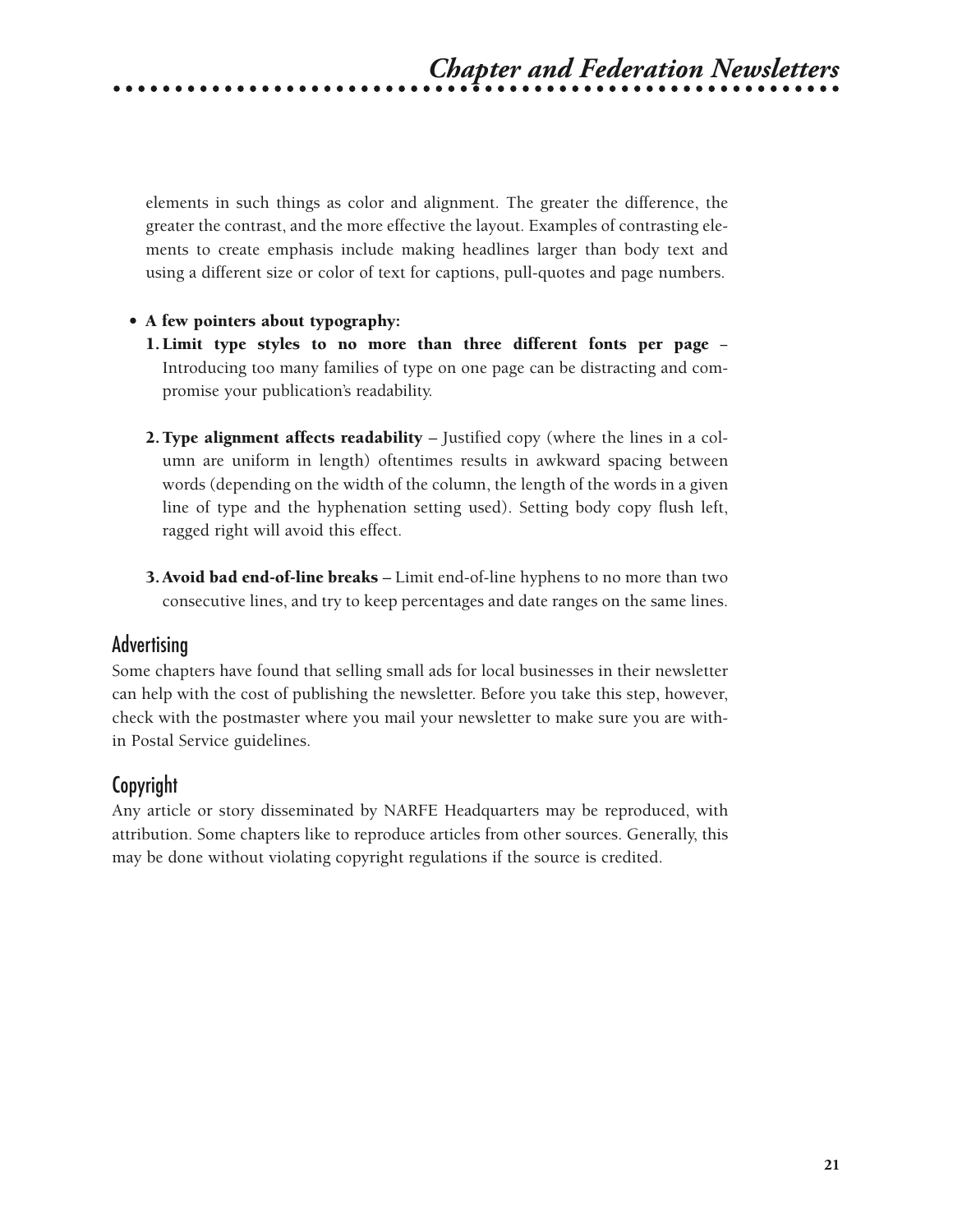# *Chapter 10* The Internet

The advent of the World Wide Web revolutionized mass communications. The world now has a new medium at its fingertips; one that facilitates communication between computer users anywhere in the world, at any time, with a fe world now has a new medium at its fingertips; one that facilitates communication between computer users anywhere in the world, at any time, with a few strokes of the keyboard or a simple click of the mouse.

NARFE now offers hosting for chapters and federation websites. For information and prices, contact: webhosting@narfe.org.

In addition to the traditional use of newspapers, radio and television, the Internet offers another viable medium for companies, organizations and individuals to convey messages, relay information and solicit responses via websites on the Internet. NARFE HQ has taken full advantage of this opportunity by making its website available at www.narfe.org.

The objective of NARFE's website is threefold:

- First, to inform the public of what NARFE is and what its objectives are;
- Second, to update and inform our members on key legislative issues, press releases, retirement and annuity news and advice, and other administrative information; and
- Third, to attract and solicit potential members.

In addition to NARFE Headquarter's website, some NARFE regions, federations and chapters have independently established their own websites. The sites are similar to the NARFE HQ site in that they provide important information, but with a local touch. Members and nonmembers alike can access information on dates and times of local NARFE events and chapter meetings, messages from chapter/federation officers, lists of chapter/federation officers, legislative information and NARFE background facts. These websites help increase name recognition for the Association, and allow visitors to the sites the ability to access information in a short amount of time with little effort.

We wish to stress the benefits of creating such sites. You should talk with your chapter/ federation officers and members about posting a website on the Internet if your region/ federation/chapter has yet to do so. NARFE Headquarters provides such services for a nominal fee.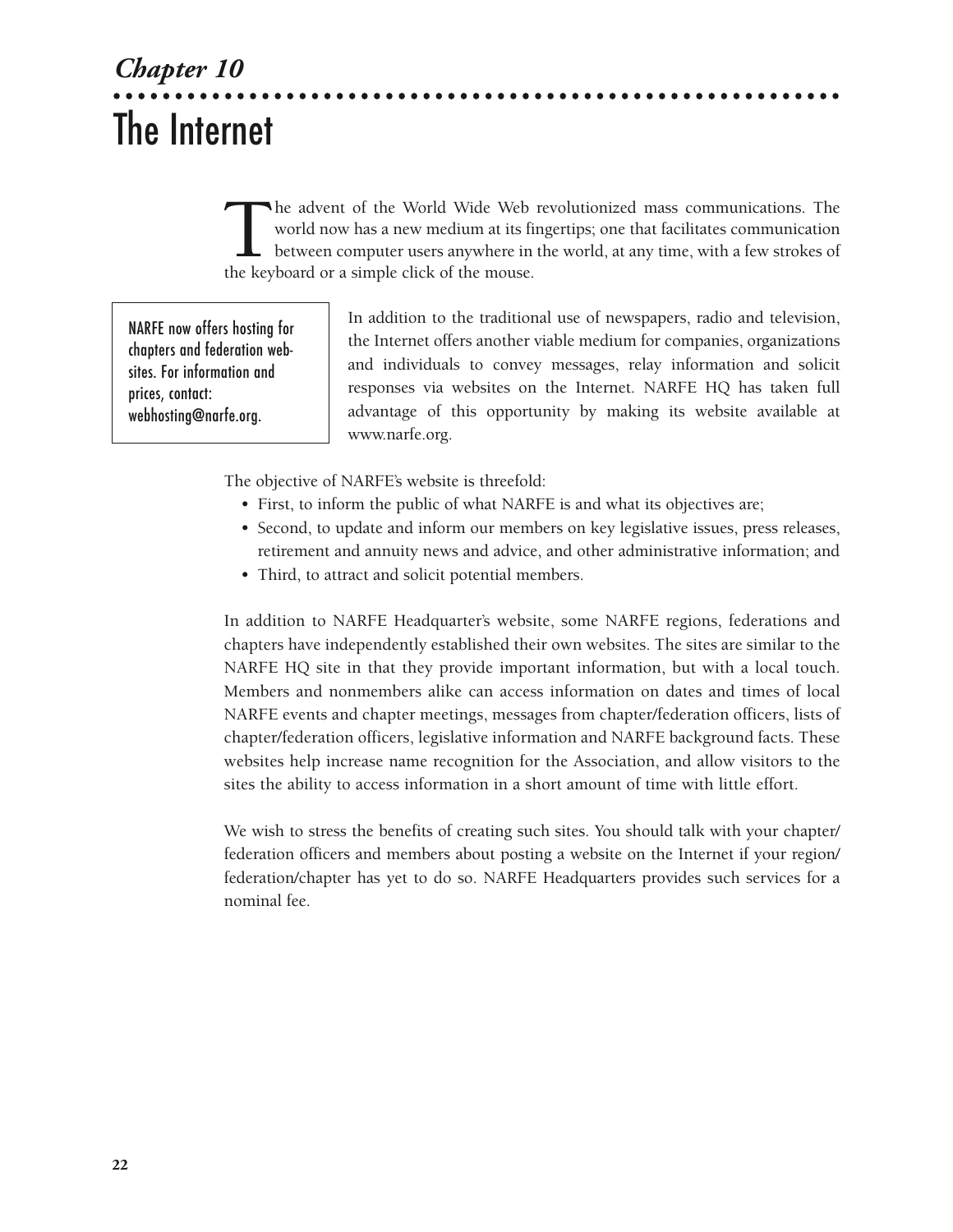# *Chapter 10* Social Media

# *HOW TO CREATE A FACEBOOK ORGANIZATION PAGE*

hapter Facebook pages are a great way to reach out to current members and to engage prospective members. On your state federation or chapter Facebook page, you can post information about upcoming meetings, post pictures fr engage prospective members. On your state federation or chapter Facebook page, you can post information about upcoming meetings, post pictures from events and share information with your members and the larger community. To create your own state federation or chapter Facebook page, go to www.narfe.org and click on Legislation, then choose Facebook Page Guide on the menu at left.

The "Legislative Activities at the Leadership Level Toolkit" on NARFE's Protect America's Heartbeat website, www.protectamericasheartbeat.org, has step-by-step instructions on how to create a Facebook organization page as well as Facebook page dos and don'ts.

To visit the NARFE Headquarters Facebook page, go to www.narfe.org, scroll down and click on "Find NARFE On Facebook." To find us from your Facebook page, simply search for NARFE National Headquarters.